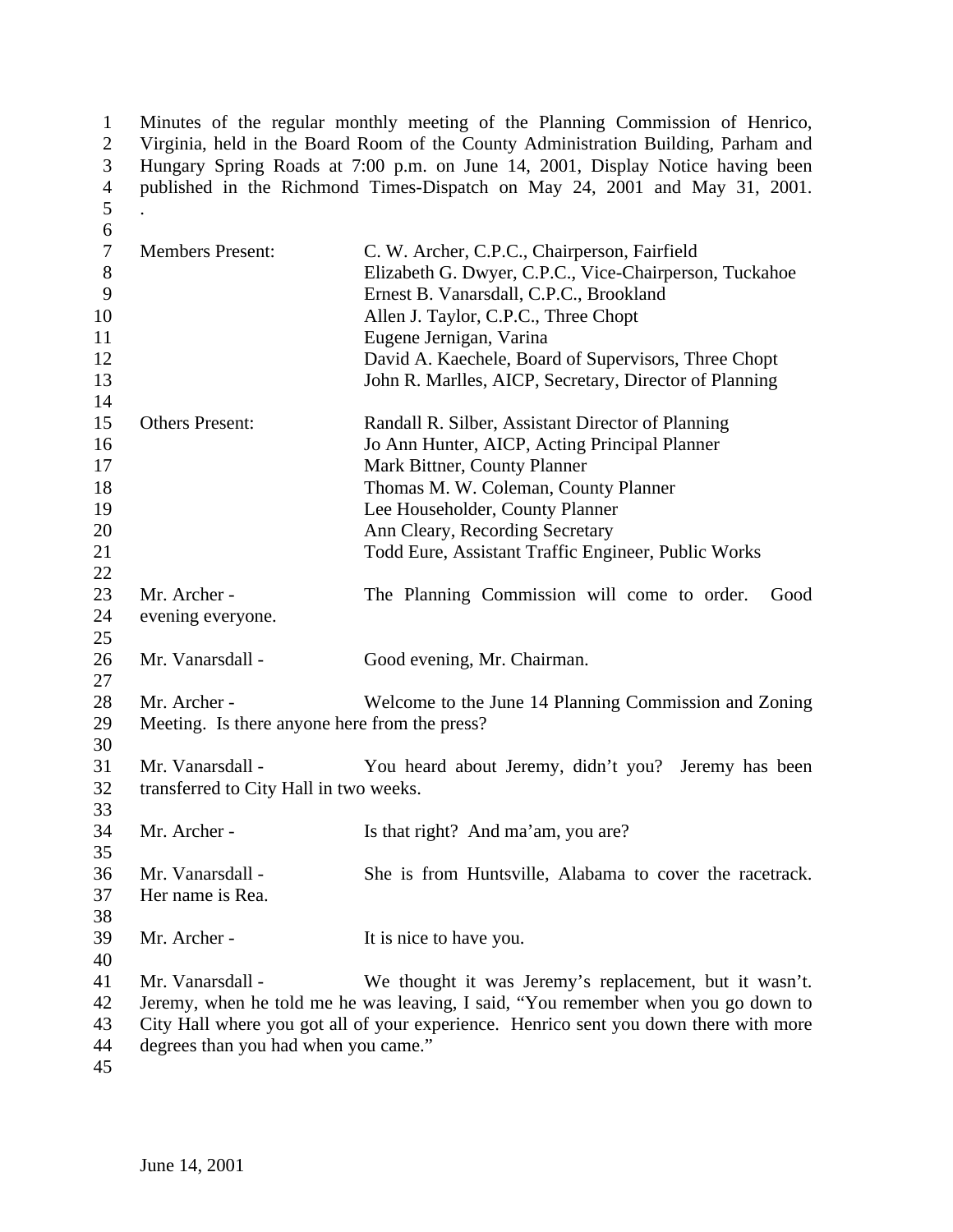Mr. Archer - We thank you for representing us so well. Anyone else from the media? If you are here and you chose not to be recognized, we welcome you anyway. I hope our agenda is not too long tonight, but we will try to entertain you as best we can. With that, I will turn it over to our Secretary, Mr. Marlles.

- 
- Mr. Marlles Thank you, Mr. Chairman, and good evening ladies and gentlemen and members of the Commission. We do have a full quorum here tonight and we can conduct business. The first item on the agenda is Requests for Withdrawals and Deferrals. Those will be reviewed by Ms. Hunter.
- 
- Ms. Hunter Good evening, Mr. Chairman, and members of the Commission. We do have several deferrals this evening and some changes from what you have seen on the screen earlier in the meeting. The first item on the agenda is in the Brookland District. It is C-23C-01.
- 

## **Deferred from the May 10, 2001 Meeting:**

 **C-23C-01 J. W. Keith for F. Cristiano Attems:** Request to conditionally rezone from B-2C Business District (Conditional) to O-2C Office District (Conditional), Parcel 70-10-1-1, containing 9.097 acres, located on the north line of Schrader Road approximately 520 feet north of Fountain Avenue. An office development is proposed. The use will be controlled by zoning ordinance regulations and proffered conditions. The Land Use Plan recommends Office.

- 
- The applicant has requested a deferral to June 27, 2001. This would be your POD daytime meeting.
- 

 Mr. Archer - OK. Thank you, Ms. Hunter. Is there anyone here in opposition to the deferment of C-23C-01? Mr. Vanarsdall.

 Mr. Vanarsdall - I move that Case C-23C-01, J. W. Keith for F. Cristiano Attems, be deferred for two weeks to June 27, 2001, at the applicant's request. 

- Mr. Taylor seconded the motion.
- 

 Mr. Archer - Motion by Mr. Vanarsdall and seconded by Mr. Taylor. All in favor say aye-all those opposed say no. The motion is carried. The vote is 5-0. Mr. Kaechele abstained.

- Ms. Hunter The next request has been withdrawn. It is in the Fairfield District on the bottom of Page 1. It is C-25C-01.
- 

## **FAIRFIELD:**

## **Deferred from the May 10, 2001 Meeting:**

 **C-25C-01 Henry L. Wilton for Wilton Development:** Request to conditionally rezone from B-3C Business District (Conditional), R-5 General Residence District and

C-1 Conservation District to RTHC Residential Townhouse District (Conditional), part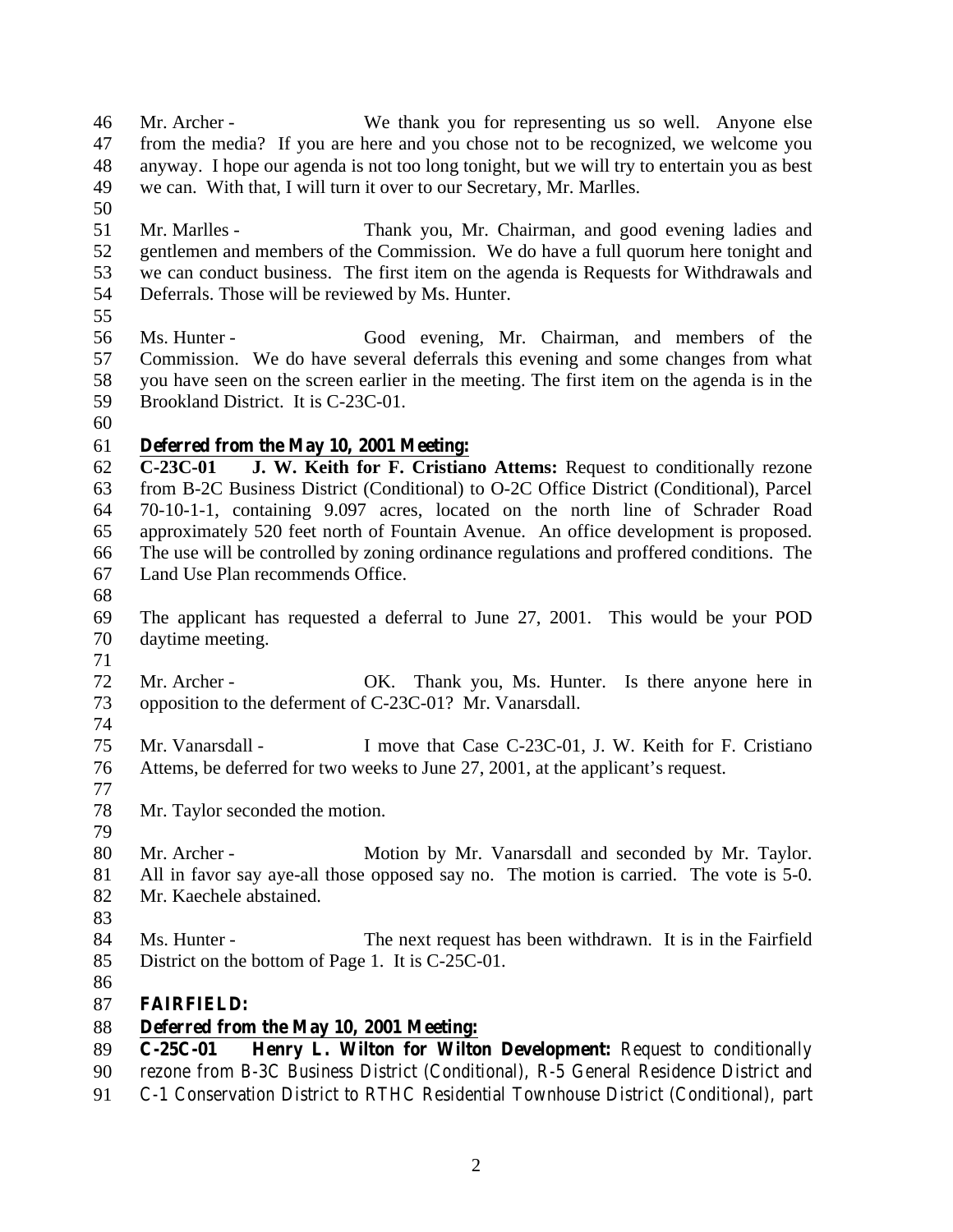of Parcels 84-A-5G and 5NR, containing approximately 43.5 acres, located on the west line of Brook Road approximately 1200 feet south of Hilliard Road. Townhouses and condominiums for sale are proposed. The densities in the RTH District cannot exceed nine (9) units per acre. The Land Use Plan recommends Commercial Concentration and Environmental Protection Area. This case has been **withdrawn** by the applicant and no action is necessary by the Commission. 101 Mr. Archer - All right, thank you, Ms. Hunter. Ms. Hunter - On Page 2 of your agenda, in the Three Chopt District, Case C-33C-01. **C-33C-01 James W. Theobald for H. H. Hunt Corporation:** Request to amend proffered conditions on a portion of the property rezoned under case C-18C-99, on Parcels 11-A-3 and 4, located on the east side of the northern terminus of Twin Hickory Lane. The site is part of the new Chappell Ridge at Wyndham Forest subdivision. The amendment seeks to delete the proffer addressing phasing of the development. The Land Use Plan recommends Suburban Residential 2, 2.4 to 3.4 units net density per acre, Urban Residential, 3.4 to 6.8 units net density per acre, and Environmental Protection Area. This request is deferred at the request of the Commission member to July 12, 2001. 117 Mr. Archer - Is there anyone here in opposition to this deferment? Mr. Vanarsdall - Was the applicant in agreement for the deferment? Mr. Taylor - No. Perhaps I might make a statement as to the reason for the deferral if you like. 124 Mr. Vanarsdall - No. That is a freebie and that comes off of our bonus. Mr. Taylor - I didn't think about it that way. But in explanation, this one relates to the capacity to the schools and there were some allowances made for the schools and the number of units that H.H.Hunt could produce over a period of time, and in looking at it there are some things that need to be resolved before we really discuss it, so I thought it would be best that the Commission request just to defer it for a month so that everybody can begin to work on the same song sheet. 133 Mr. Archer - OK, so that would be July 12. Is that correct? 135 Mr. Taylor - Yes. 137 Mr. Archer - All right, we need a motion.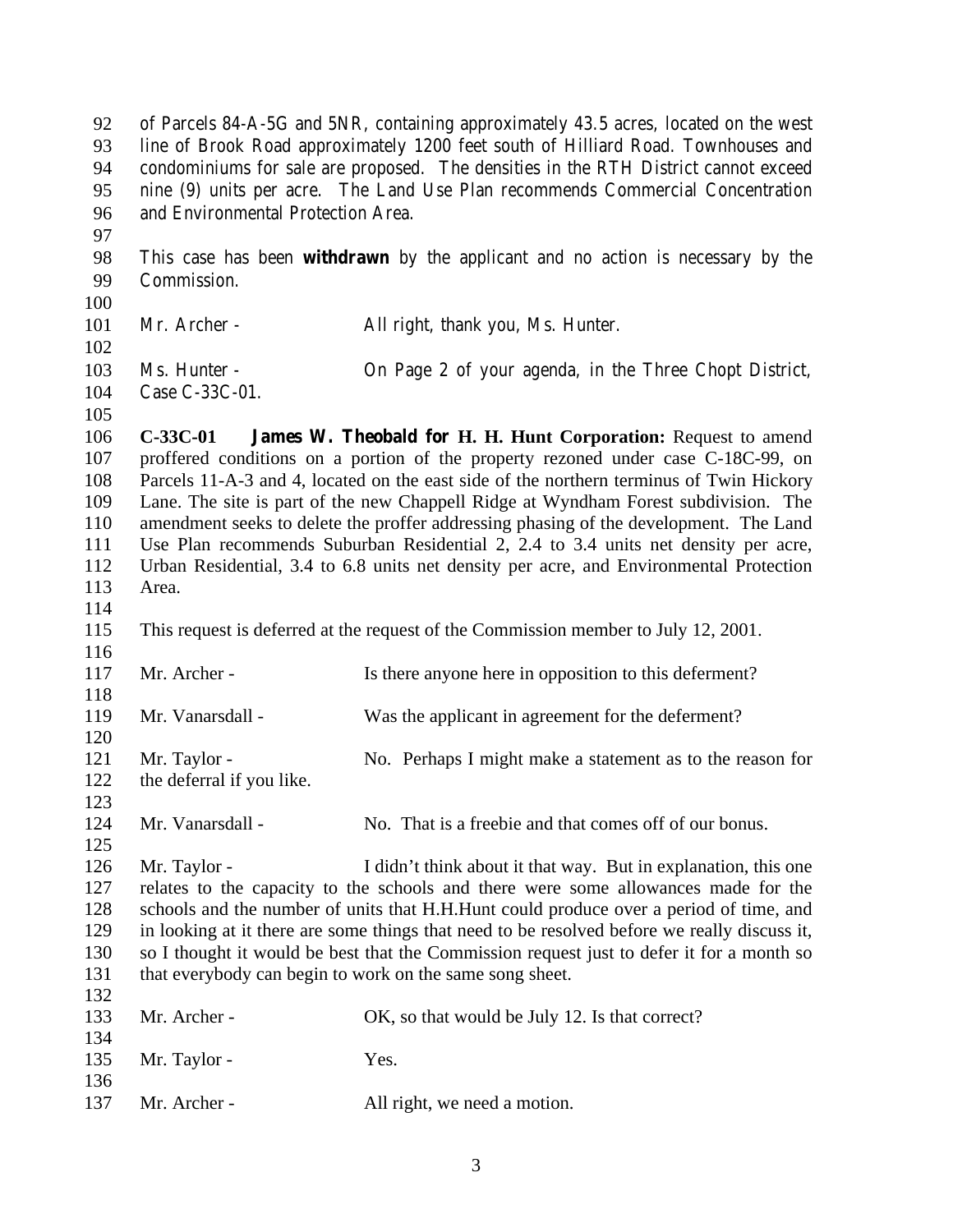| 138        |                                                    |                                                                                        |
|------------|----------------------------------------------------|----------------------------------------------------------------------------------------|
| 139        | Mr. Taylor -                                       | Mr. Chairman, I would move deferral of Case C-33C-01,                                  |
| 140        |                                                    | James W. Theobald for H. H. Hunt Corporation, at the request of the Commissioner.      |
| 141        |                                                    |                                                                                        |
| 142        | Mr. Vanarsdall seconded the motion.                |                                                                                        |
| 143        |                                                    |                                                                                        |
| 144        | Mr. Archer -                                       | Motion by Mr. Taylor and seconded by Mr. Vanarsdall.                                   |
| 145        |                                                    | All in favor of the motion say aye-all opposed say no. The motion is carried. The vote |
| 146        | was 5-0. Mr. Kaechele abstained.                   |                                                                                        |
| 147        |                                                    |                                                                                        |
| 148        | Ms. Hunter -                                       | At the bottom of Page 2 in the Tuckahoe District, Case C-                              |
| 149        | 26C-01, James W. Theobald for Tascon, LLC.         |                                                                                        |
| 150        |                                                    |                                                                                        |
| 151<br>152 | Deferred from the May 10, 2001 Meeting:            |                                                                                        |
| 153        | $C-26C-01$                                         | James W. Theobald for Tascon, LLC: Request to conditionally rezone                     |
| 154        |                                                    | from A-1 Agricultural District to RTHC Residential Townhouse District (Conditional),   |
| 155        |                                                    | Parcels 67-A-2A and 66-A-11J, containing 11.2 acres, located at the southwest          |
| 156        |                                                    | intersection of Ridgefield Parkway and Pump Road. Condominiums for sale are            |
| 157        |                                                    | proposed. The applicant has proffered that there shall be no more than 60 units        |
| 158        |                                                    | developed on the property. The Land Use Plan recommends Suburban Residential 1,        |
| 159        | 1.0 to 2.4 net units per acre.                     |                                                                                        |
| 160        |                                                    |                                                                                        |
| 161        | Ms. Hunter -                                       | The applicant has requested a deferral to July 12, 2001.                               |
| 162        |                                                    |                                                                                        |
| 163        | Mr. Archer -                                       | All right. Is there opposition present to C-26C-01, to the                             |
| 164        | deferment of it? No opposition? Ms. Dwyer.         |                                                                                        |
| 165        |                                                    |                                                                                        |
| 166        | Ms. Dwyer -                                        | I move for the deferral of Case C-26C-01, at the                                       |
| 167        | applicant's request, to our July 12, 2001 meeting. |                                                                                        |
| 168        |                                                    |                                                                                        |
| 169        | Mr. Vanarsdall seconded the motion.                |                                                                                        |
| 170        |                                                    |                                                                                        |
| 171        | Mr. Archer -                                       | Motion by Ms. Dwyer and seconded by Mr. Vanarsdall.                                    |
| 172        |                                                    | All in favor say aye-all opposed say no. The motion carries. The vote was 5-0. Mr.     |
| 173        | Kaechele abstained.                                |                                                                                        |
| 174        |                                                    |                                                                                        |
| 175        | Mr. Vanarsdall -                                   | Mr. Chairman, I know this will be picked up at the time                                |
| 176        |                                                    | of the minutes, on the other case, we said July 10 and I think we meant 12.            |
| 177        |                                                    |                                                                                        |
| 178        | Mr. Archer -                                       | OK. Was that the previous one?                                                         |
| 179        |                                                    |                                                                                        |
| 180        | Mr. Vanarsdall -                                   | Right.                                                                                 |
| 181        |                                                    |                                                                                        |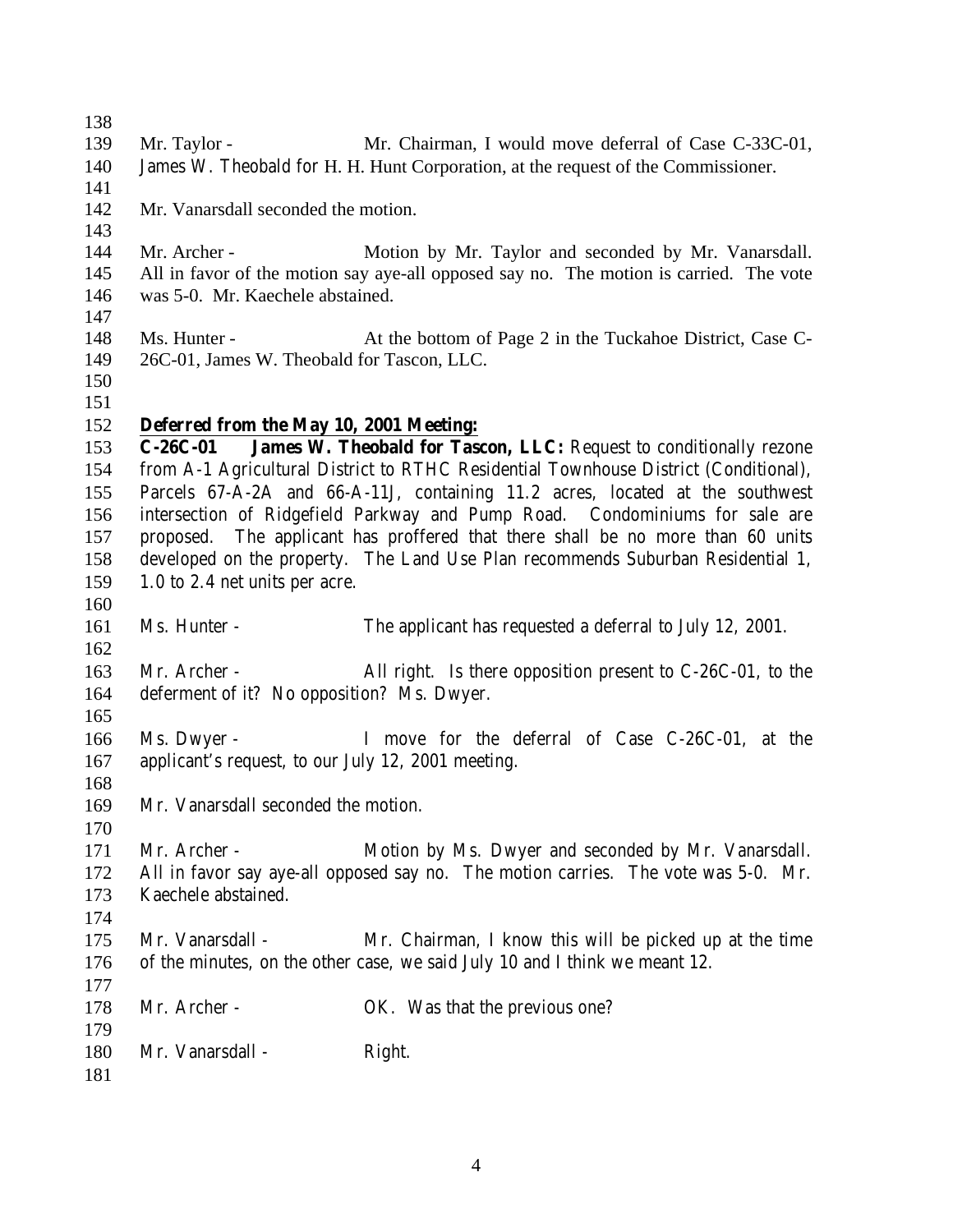| 182 | Mr. Archer -                              | We will get it right. They will pick it up. Thank you,                                   |
|-----|-------------------------------------------|------------------------------------------------------------------------------------------|
| 183 | Mr. Vanarsdall.                           |                                                                                          |
| 184 |                                           |                                                                                          |
| 185 | Ms. Hunter -                              | The final request for deferral tonight is on the top of Page                             |
| 186 | 3, in the Varina District, Case P-1-01.   |                                                                                          |
| 187 |                                           |                                                                                          |
| 188 | Deferred from the April 12, 2001 Meeting: |                                                                                          |
| 189 | $P-1-01$                                  | John G. Chip Dicks for Telecom Consulting Group, Inc.: Request for                       |
| 190 |                                           | a provisional use permit under Sections 24-95(a), 24-120, and 24-122.1 of Chapter 24     |
| 191 |                                           | of the County Code in order to construct a 250' lighted telecommunications tower and     |
| 192 |                                           | support facilities, on part of Parcel 205-A-44, containing 4,900 square feet, located at |
| 193 |                                           | 6929 Monahan Road, on the east side of Monahan Road approximately 1,170 feet north       |
| 194 |                                           | of its intersection with Darbytown Road. The existing zoning is A-1 Agricultural         |
| 195 |                                           | District. The site is also in the Airport Safety Overlay District.                       |
| 196 |                                           |                                                                                          |
| 197 | Ms. Hunter -                              | The applicant did revise their deferral request this evening                             |
| 198 |                                           | and they are now asking for a six-month deferral to December 13, 2001.                   |
| 199 |                                           |                                                                                          |
| 200 | Mr. Archer -                              | That is hard to believe. December 13 is only six months                                  |
| 201 | away.                                     |                                                                                          |
| 202 |                                           |                                                                                          |
| 203 | Mr. Jernigan -                            | Ms. Hunter, did he withdraw it or defer it?                                              |
| 204 |                                           |                                                                                          |
| 205 | Ms. Hunter -                              | He did at first indicate he'd like to withdraw it. He was                                |
| 206 |                                           | not aware of the County policy that if a case is withdrawn they'd have to wait one year  |
| 207 |                                           | to refile, so he has decided to do a six-month deferral instead.                         |
| 208 |                                           |                                                                                          |
| 209 | Mr. Archer -                              | Is there opposition to this deferral, P-1-01?                                            |
| 210 |                                           |                                                                                          |
| 211 | Mr. Vanarsdall -                          | That is the longest one we have had this year, isn't it?                                 |
| 212 |                                           |                                                                                          |
| 213 | Mr. Jernigan -                            | Have we got the dates?                                                                   |
| 214 |                                           |                                                                                          |
| 215 | Ms. Hunter -                              | December 13, 2001.                                                                       |
| 216 |                                           |                                                                                          |
| 217 | Mr. Archer -                              | Mr. Jernigan.                                                                            |
| 218 |                                           |                                                                                          |
| 219 | Mr. Jernigan -                            | Mr. Chairman, I make a motion that we defer Provisional                                  |
| 220 |                                           | Use Permit P-1-01 for six months to December 13, 2001 at the applicant's request.        |
| 221 |                                           |                                                                                          |
| 222 | Mr. Vanarsdall seconded the motion.       |                                                                                          |
| 223 |                                           |                                                                                          |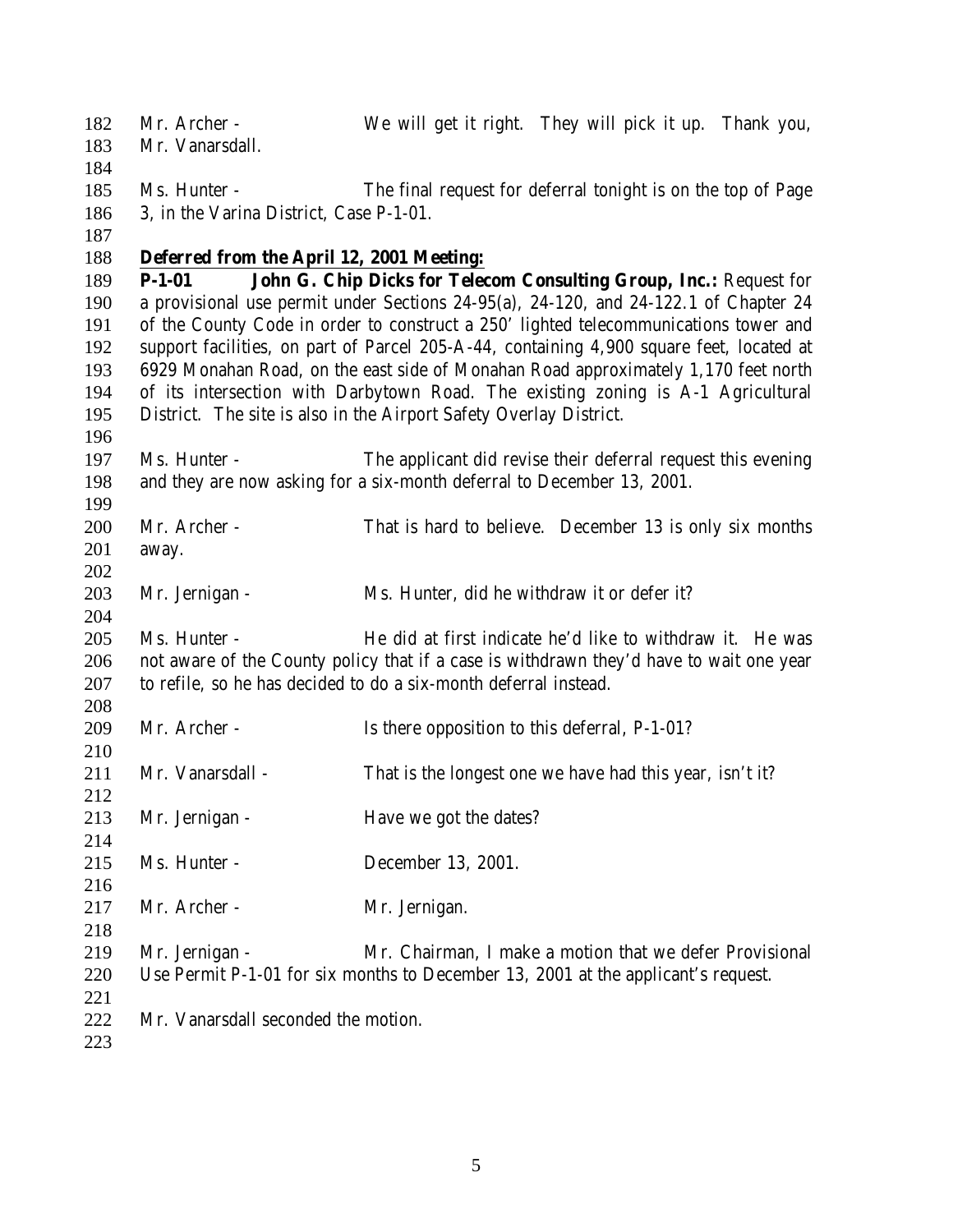Mr. Archer - We have a motion by Mr. Jernigan and seconded by Mr. Vanarsdall. All if favor of the motion say aye. All opposed say no. The motion is carried. The vote is 5-0. Mr. Kaechele abstained.

 Mr. Marlles - The first case to be heard is in the Brookland District, C-30C-01.

## **Deferred from the May 10, 2001 Meeting:**

 **C-30C-01 Henry L. Wilton for Wilton Development:** Request to conditionally rezone from R-5 General Residence District, R-5C General Residence District (Conditional), and C-1 Conservation District to RTHC Residential Townhouse District (Conditional) (20.7 acres) and C-1 Conservation District (2.7 acres), on Parcel 50-A-39, containing approximately 23.4 acres, located on the west line of Hungary Spring Road approximately 500' north of Lucas Road (behind Dumbarton Elementary School). Residential townhouses for sale are proposed. The applicant proffers no more than 144 units shall be developed on the property. The Land Use Plan recommends Multi Family, 6.8 to 19.8 units net density per acre, and Environmental Protection Area.

The staff report will be given by Ms. Hunter.

244 Mr. Archer - Is anyone here in opposition to Case C-30C-01? No opposition. Ms. Hunter.

 Ms. Hunter - This application proposes to rezone approximately 20.7 248 acres from R-5 and R-5C to RTH, Residential Townhouse District and approximately 2.7 acres would remain C-1, Conservation District. Surrounding land uses include Dumbarton Elementary School, which is located directly in front of the site. There are two apartment complexes to both the north and south of the property and the remaining property is surrounded by single-family residential uses. The applicant is proposing 150 residential townhouse units for sale, which has a density of 7.2 units per acre. The existing R-5 zoning would allow densities up to 14.5 units per acre or approximately 300 apartment units. Due to the unusual shape of the property and the absence of stub roads, the development of this site is limited. The applicant is proposing an 80-foot wide divided roadway to serve this property. This road would also serve as a new access point to the school. At the school there is currently a loop road here, (referring to slide) which would remain open and would continue to serve bus traffic. This access point (referring to slide) which serves now for teachers and just school parking would be closed, and the new access point to the school would be located about here, where the hand is moving (referring to slide). The road would be a public road to that point, and the cul-de-sac would be located here (referring to slide) and it would continue on and it would be a private road. There would be a curb and gutter on either side, a sidewalk along this side, and then a divided median that would have landscaping in it. Staff did encourage the applicant to provide irrigation for the medians, however, the applicant has indicated that they are trying to preserve some existing mature trees that are located within the median area, and if irrigation is required it could disturb those existing roots. Staff believes that this issue can be resolved at plan of development stage. The applicant has proffered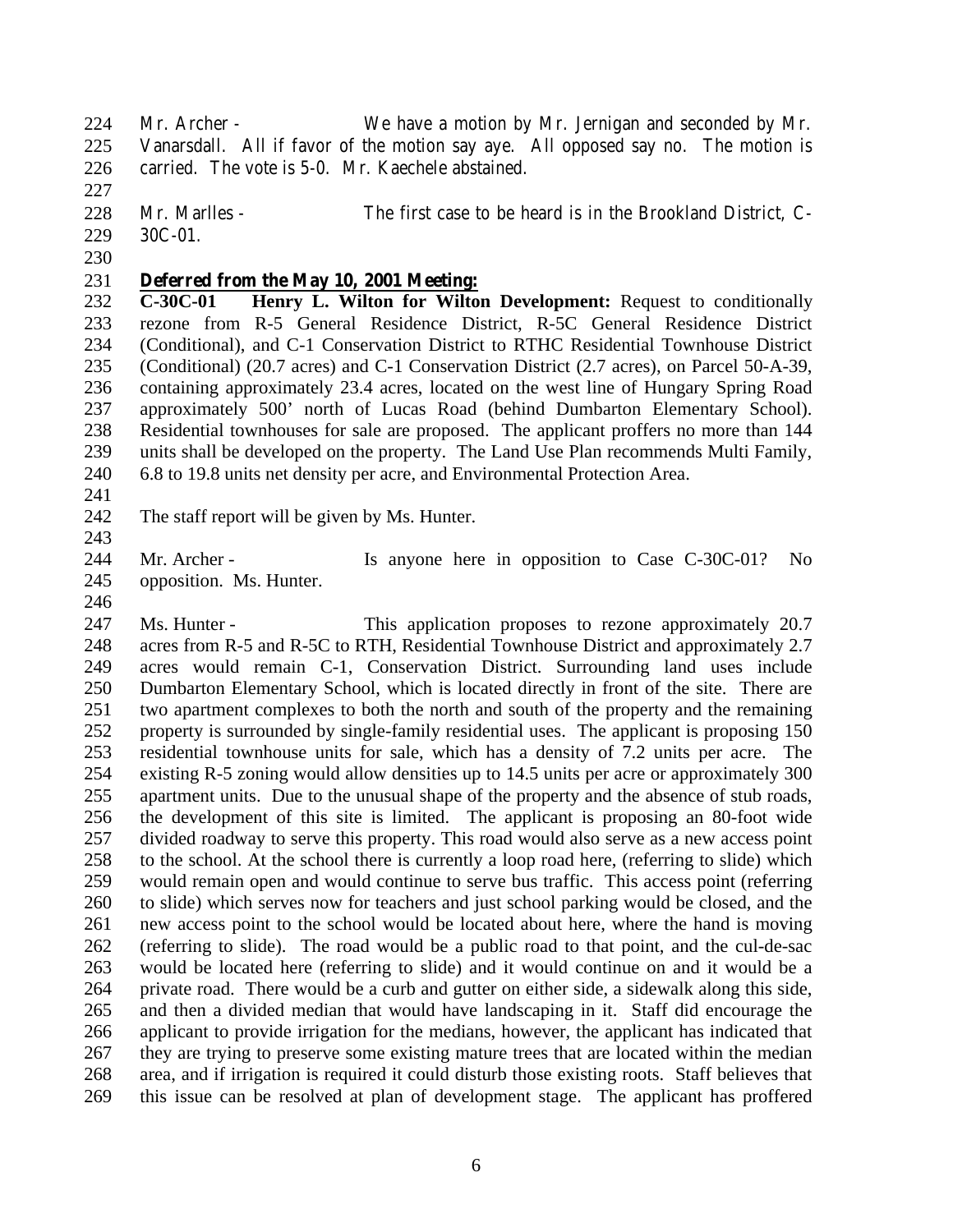several elements to help improve the quality of this development, including a minimum unit size of 1,240 square feet, limitations of 150 units, brick foundations, sound suppression, and restrictive covenants which address many quality items, including landscaping required on all lots. Staff believes that there could be an improvement to the architecture of this site because of the long linear nature of the property and that variations would improve the appearance. Overall, the RTH request is a considerable improvement from the existing R-5 zoning, the density is at the very lowest range recommended by the Land Use Plan, and the proposed townhouses allow opportunity for homeownership. The majority of the property is unconditionally zoned for R-5 and with this case there are proffers that help improve the quality of the development. Staff supports this request and I would be happy to answer any questions. 282 Mr. Archer - Thank you, Ms. Hunter. Are there questions from the Commission? 285 Ms. Dwyer - Ms. Hunter, did I understand you to say that there would be a cul-de-sac? 288 Ms. Hunter - It is not really a cul-de-sac, but the road would narrow down at this point (referring to slide). Mr. Vanarsdall - I believe somebody in Public Works used the word "turnaround." Ms. Hunter - Turnaround. It is going to narrow down, but it won't narrow immediately until someone realizes they missed the turn and they can't turn. Ms. Dwyer - Somehow it will be distinguished so that it is clear that it is a private road and that there is space to be used to turn around. Ms. Hunter - Correct. Mr. Archer - All right. Any further questions? Mr. Vanarsdall - Mr. Chairman, I don't need to hear from the applicant unless he wants to talk and he does not, so if none of the Commission members have any questions, then I am ready for a motion. We had several meetings on this and as Jo Ann Hunter stated, it is a considerable improvement over what could be there, and at the present time it is R-5 zoning, and Mr. Wilton volunteered to rezone it to RTH, and it of the very lowest density, and it is in accordance with the goals, objectives and policies of the Land Use Plan, and Jo Ann has done a good job working on it. Mr. Wilton, I want to thank you for the curb and gutter that we had the little discussion on, and the other things that you offered. With that, I will recommend C-30C-01 to the Board of Supervisors for approval. Ms. Dwyer seconded the motion.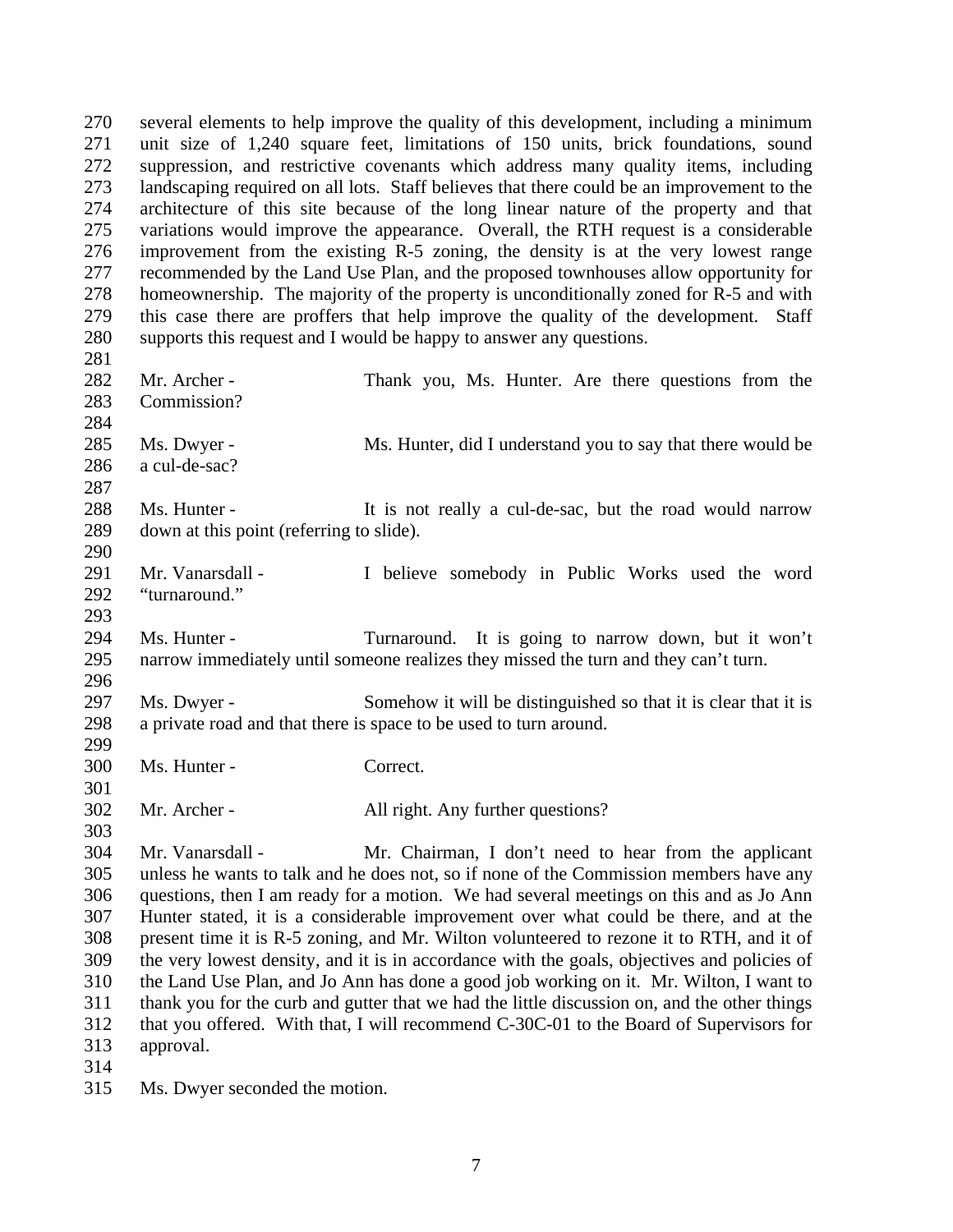A motion was made by Mr. Vanarsdall and seconded by Ms. Dwyer. All in favor say aye—all those opposed say no. The motion carries. The vote was 5-0. Mr. Kaechele abstained.

 REASON: Acting on a motion by Mr. Vanarsdall, seconded by Ms. Dwyer, the Planning Commission voted 5-0 (one abstention) to recommend that the Board of Supervisors **grant** the request because it conforms to the recommendations of the Land Use Plan and it is appropriate residential zoning at this location; it conforms with the objectives and intent of the County's Comprehensive Plan; and it would permit appropriate infill development.

 Mr. Marlles - Mr. Chairman, the next case is at the top of Page 2 in your agenda, C-31-01.

 **C-31C-01 James W. Theobald for Bernard J. Levey:** Request to conditionally rezone from A-1 Agricultural District and B-3 Business District to B-3C Business District (Conditional), Parcel 53-A-24, containing 1.0395 acres, located on the west line of Telegraph Road approximately 211 feet north of Mountain Road. Vehicle and boat storage is proposed. The use will be controlled by zoning ordinance regulations and proffered conditions. The Land Use Plan recommends Commercial Concentration.

- 
- The staff report will be given by Mr. Tom Coleman.
- 339 Mr. Archer Is there opposition to C-31C-01? No opposition? Mr.
- Coleman.

 Mr. Coleman - The applicant has submitted proffers that do not require waiving the time limit. Mr. Bittner is distributing to you a black line copy. The applicant is requesting to rezone an approximately one-acre parcel from B-3 and A-1 to B-3C. The subject property is adjacent to the existing Brook Road Mini-Storage, which is operated by the applicant. This request would permit the applicant to expand the existing business by creating an area dedicated to the storage of cars, boats and other vehicles. This is a permitted use on the mini-storage site and vehicles are currently parked throughout that site. The properties to the east on Telegraph Road are single-family residential. The surrounding area along Brook Road consists of a variety of uses commonly associated with older commercial strip developments. The Telegraph Road Carwash is being developed on the adjacent parcel forming the western and southern boundaries. The applicant has submitted an unproffered conceptual plan incorporating several of the proffers. The applicant will construct an 8-foot high brick wall to serve as security fencing for a portion of the site. The applicant will also provide a black chain-link fence as security fencing on a portion of the southern boundary and along the western boundary. The applicant has indicated he will construct the fencing initially without any barbed wire but has expressed a desire to have the option of installing it at a later time if additional securities prove necessary. The applicant has prohibited the use of razor wire for this purpose.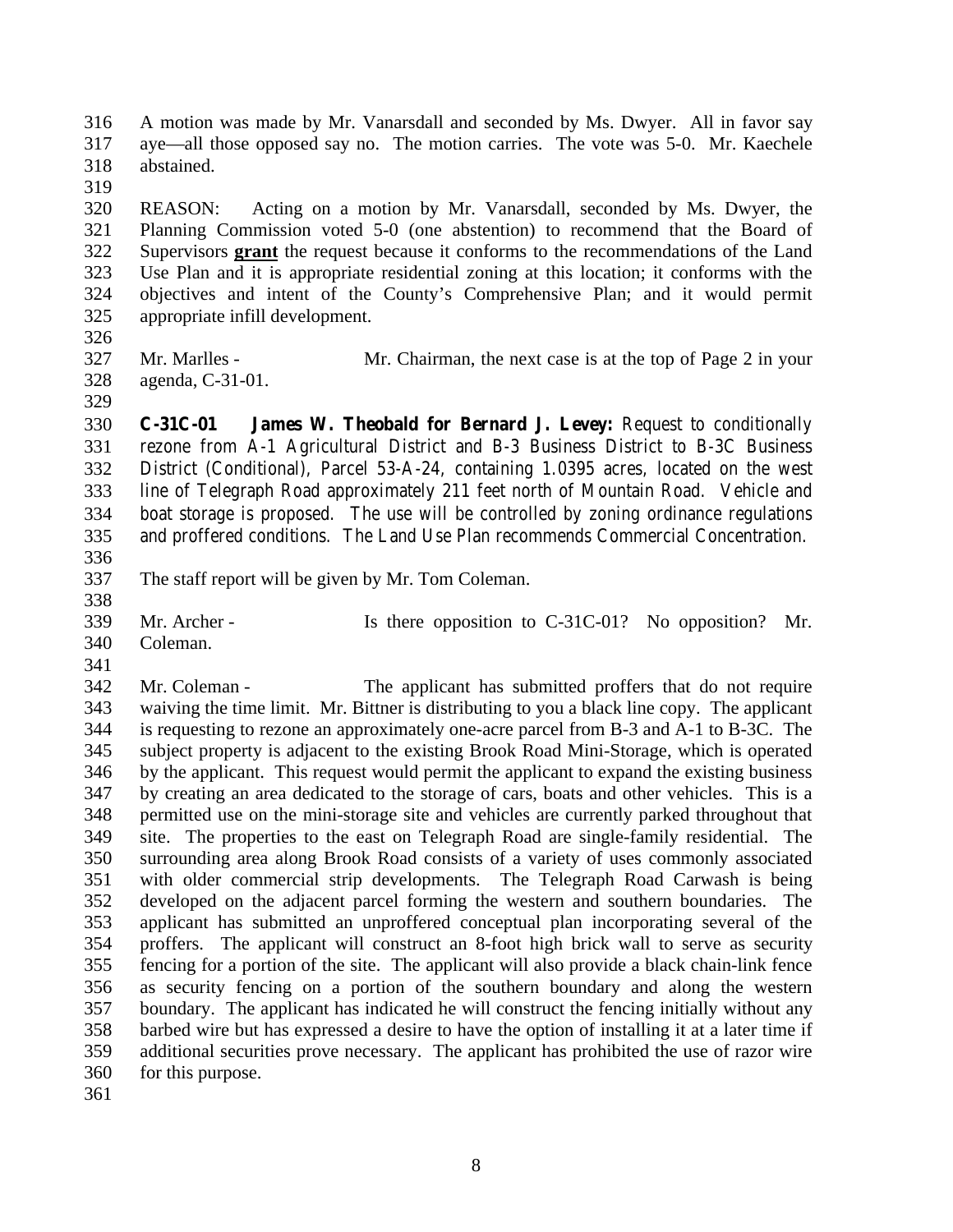The revised proffers address several concerns raised in the staff report. The applicant has excluded the storage or sale of inoperable or junk vehicles on this property. The brick wall will tie into and use a similar type of brick as the existing mini-storage facility and will be set back at least 19 feet from the ultimate right of way of Telegraph Road. The applicant also improved the buffer along the southern boundary by extending the brick wall 20 feet to this property line. These proffers provide a paved brick screen desirable and compatible with the existing mini-storage. However, staff recommends that additional buffering be provided along the southern property line especially in the area not screened by the brick wall. This site is currently vacant and heavily wooded and provides a dense natural buffer. Development of this site will remove this protective tree cover. The applicant has proffered a six-foot landscape strip on the southern property line. However, this area will be highly visible for traffic traveling north on Telegraph Road and to nearby residents. The applicant should increase the buffer in this area. This could be accomplished by further expanding the brick wall, saving existing trees, providing sufficient supplemental landscaping or widening the landscape strip. The request in zoning change is consistent with the surrounding area and enables the expansion of the adjacent businesses. The request is also consistent with the 2010 Land Use Plan and existing development in the area. If the applicant were to sufficiently increase the buffer along the southern property line, staff could recommend approval of this request. I'd be happy to answer any questions. 

- Mr. Archer Mr. Coleman, of the options that you listed, would you think that tree-save would be the highest on the list of preferred options?
- 

 Mr. Coleman - Tree-save would be preferable, but that would require offering a wider landscape strip. Six feet would not be sufficient for that purpose.

- 
- Mr. Archer OK. I will let the applicant speak. Does anyone else have
- questions? Mr. Theobald.
- 

 Mr. Theobald - Mr. Chairman, ladies and gentleman, my name is Jim Theobald and I am here this evening with Mr. Jerry Levy, who is the owner of the Brook Road Mini-Storage facility. This is a case requesting rezoning of approximately one acre of land, largely an unrestricted B-3 category, and some A-1, to B-3, with significant proffered conditions in order to expand the existing Brook Road Mini-Storage Facility, to accommodate the storage of motor and recreational vehicles. The original site was zoned in 1995 and Mr. Levy has produced an attractive facility and been a good neighbor to the residents in this part of the County with little or no impact on the County infrastructure. As you see on the site plan, we have attempted to think through some of the potential impacts of this site onto adjacent property owners. The case has brought forward all of the original proffers from the 1995 case to the extent that those were applicable, and what we have attempted to do with this case, is again, is to shield existing residential area along Telegraph Road with a brick wall that will be of the same brick as the existing facility, and then turn the corner here with a 20-foot additional run of brick. The security fencing then continues on through this area and along the west side. This side is wholly against a car wash, which has an approved POD, which is currently under construction,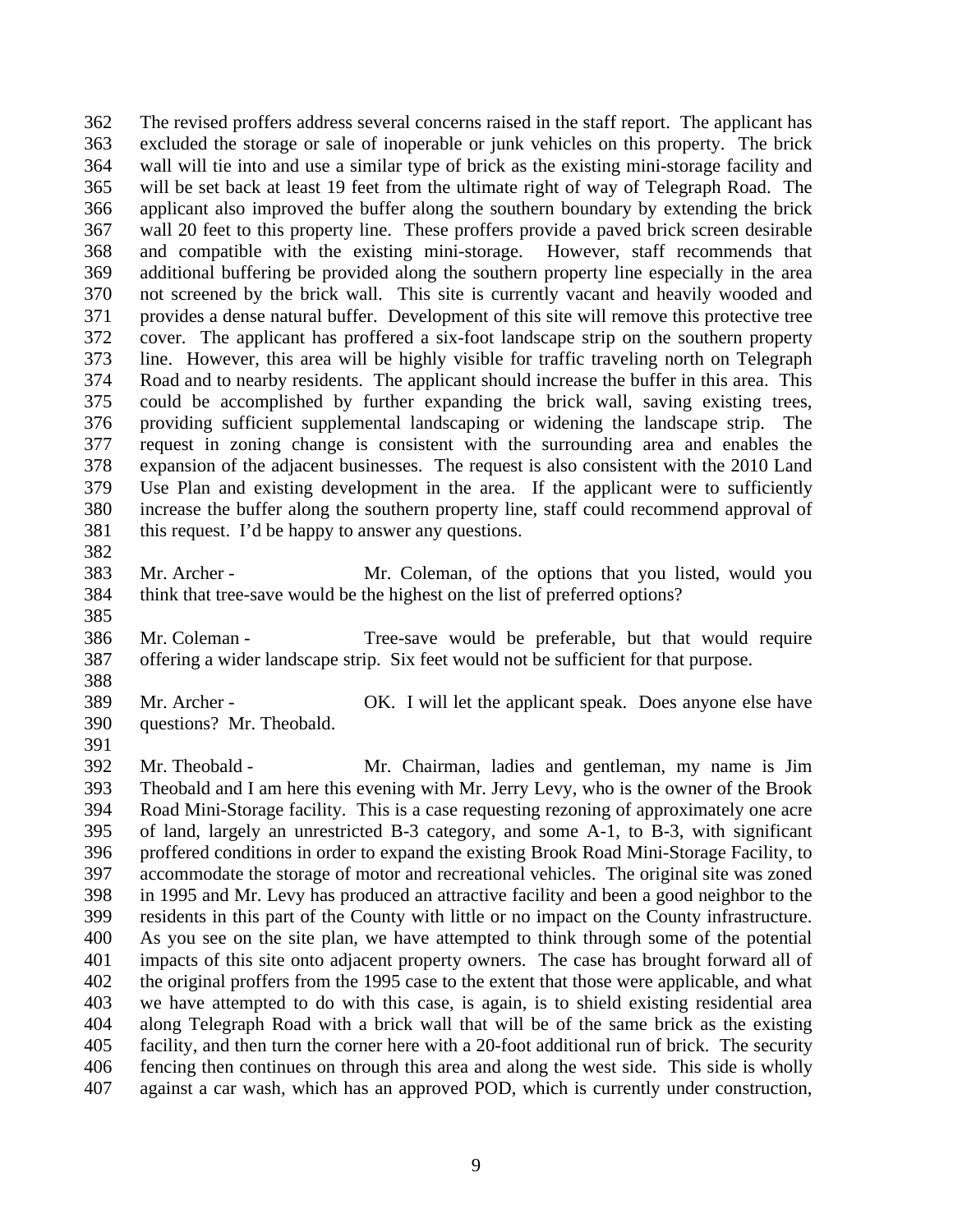and the portion is actually behind the Cavalier Manor Motel. We have provided significant proffers in this case. We have proffered the type of brick. We have proffered the security fence where the wall stops. We have proffered a minimum of a six-foot planting strip in this area and this area (referring to slide) and I wanted to take a minute to respond to some comments that Mr. Coleman made, because I believe there are some extenuating circumstances that would mitigate against enhancing that buffer in there. What you have, and I will show you this in a moment on the POD plan for the car wash, but the car wash site turns and goes back to Telegraph Road and although they are not using it for access, there is a 30 or 45 foot strip of land that has been cleared within the last 10 days, all of which is being utilized for their BMP. There is a very long elongated hot-dog shaped BMP with a 35-foot transitional buffer adjacent to my property line. So, not only do I have a cleared area in here and a BMP, but a 35-foot transitional buffer against an additional six-foot landscape strip on my side of the property line. I will show you what that looks like (referring to slide). What we would like you to consider is allowing us, through the POD process, to demonstrate that given what will be there courtesy of the already approved POD and the landscaping that we can provide here, that we will be well screened. This is, what you see here is from the approved car wash POD, and you will see the building drawn in here, the car wash, and you will see this portion of the property go back to Telegraph Road, and that is the area in which Jo Ann is going to show you now where the approved BMP is located. You are now looking at the Levy's property being down here (referring to slide) labeled "Parking Lot" and you are looking at the car wash building itself here, Brook Road being this way to the west (referring to slide). This is the drawing to the BMP. You can see the circular shape in here and you can see the label here, the 35-foot transitional buffer. This was taken from the County files, and again, that was totally cleared within the last 10 days, and Jo Ann, if you could pull that drawing down a little bit. No, I am sorry. We can see it in here, and this area, which you will note that we have a six-foot landscape strip and a fence six feet off of our property line. The car wash has an approved six-foot landscape strip on three sides of its property, and they have an additional fence, one foot inside their property line. And so one thing, while we've proffered a minimum of a three-foot landscape strip over here, at the time of POD we are going to ask you to consider whether this makes sense to have a 7-foot alley-way in here between two fences between the storage of vehicles and the car wash, and whether there isn't a better alternative. Nonetheless, were we to move back an additional four-feet on the landscape buffer on the south side here, we don't just take four feet. We take the entire row of parking bay in a site that is already tight in terms of internal circulation. We have proffered no access to Telegraph Road, as was the case with the Virginia Warehouse Building, so there will be no activity over that way. We have proffered the same hours of operation and we have proffered to dedicate 15 feet of additional right of way along Telegraph Road at the request of the County. These types of facilities, I think you heard Mr. Coleman say that we already have some parked vehicles within the permitted M-1 area, but these types of facilities are in demand and they take these types of vehicles off of neighborhood streets, out of backyards and out of your neighborhood. It really does not result in any significant impact in traffic. These things are brought in and stored. Worst case seasonally, best case for longer periods of time, and, again, this has no impact on County infrastructure other than to provide additional tax dollars by increasing the tax base. The request is consistent with the Land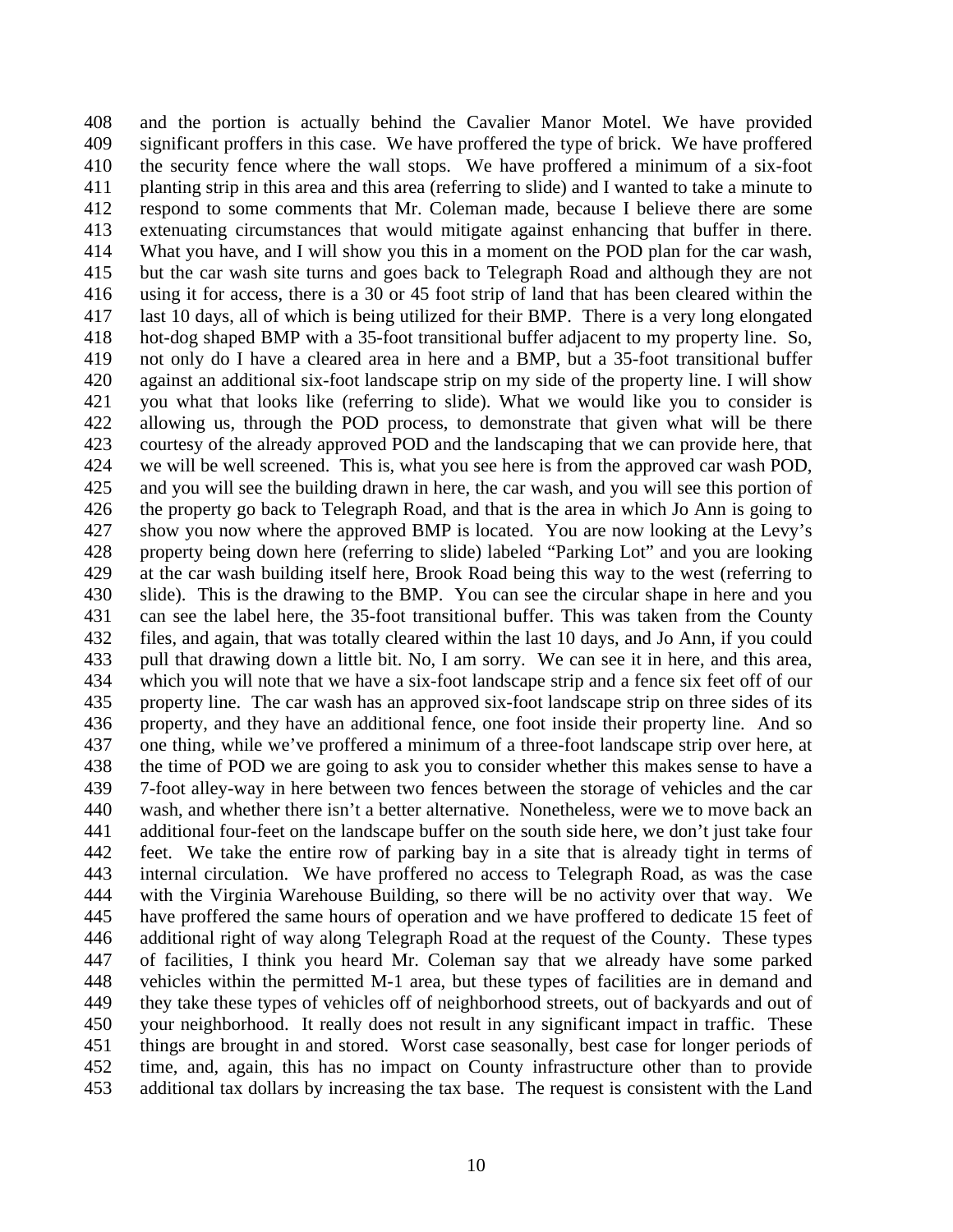Use Plan, as indicated in your staff report, and I believe that this commits a significant portion of unrestricted B-3 in this area to a higher restricted use, and with that, I'd be happy to answer any questions that you might have.

- Mr. Archer - Thank you, Mr. Theobald. Out of the options that Mr. Coleman listed, how much tree save could exist in that area? Is there much back in there?
- 

 Mr. Theobald - It is scrubby Pine. I have some photographs if you'd like to see of the tree cover in there. It is pretty high scrubby Pine in there and, frankly, they graded right up to our property line over here for the BMP. I don't know what that has done to the root structure of the trees in there, and my guess is we will all be better served by coming back with a landscape plan in addition to the landscape plan they have had to provide for their transitional buffer. It is a factory applied black chain-link fence with black slats in it, and I believe this property up here is scheduled for development by a new motel, if I am not mistaken by the owner of the Cavalier Manor Motel, so I think this site was just recently zoned B-3 the other night in this area, as well. I think, Mr. Archer, that our best alternative for visual impact there is to supplement what is being provided by the car wash transitional buffer with new plantings. With new plantings, we can certainly in 6 feet, we can accomplish much more for an existing tree save even in 10 or 15 feet, I believe.

476 Mr. Archer - Well, I was going to ask a question because I had seen it, but I just don't remember what it looked like back there in terms of the quality of what was there.

 480 Mr. Theobald - It is not handsome. 482 Mr. Archer - OK. And you all are willing to do some new planting? 

 Mr. Theobald - Yes, sir. 

 Mr. Archer - And I am also concerned that this 7-foot alley-way could become a cause of mischief of what is going to be on the other side of the wall. 

 Mr. Theobald - My discussions with staff were such that we thought that we would provide the minimum guarantee of a six-foot landscape buffer because that is what had been discussed throughout the tenancy of the case, but we added a phrase, "Unless other approved at time of POD" because I think we are going to have to come up with a better idea that is going to provide better security. It is really not a screening issue over there, because you are in back of the entire long, as you can see, car wash building here (referring to slide), so I just think we need to take a look at what can be done to make sure it is not lingering back there.

498 Mr. Archer - Well, as you know, you and I had talked about this and I have also discussed it with Mr. Coleman, and I think we might be a little bit better served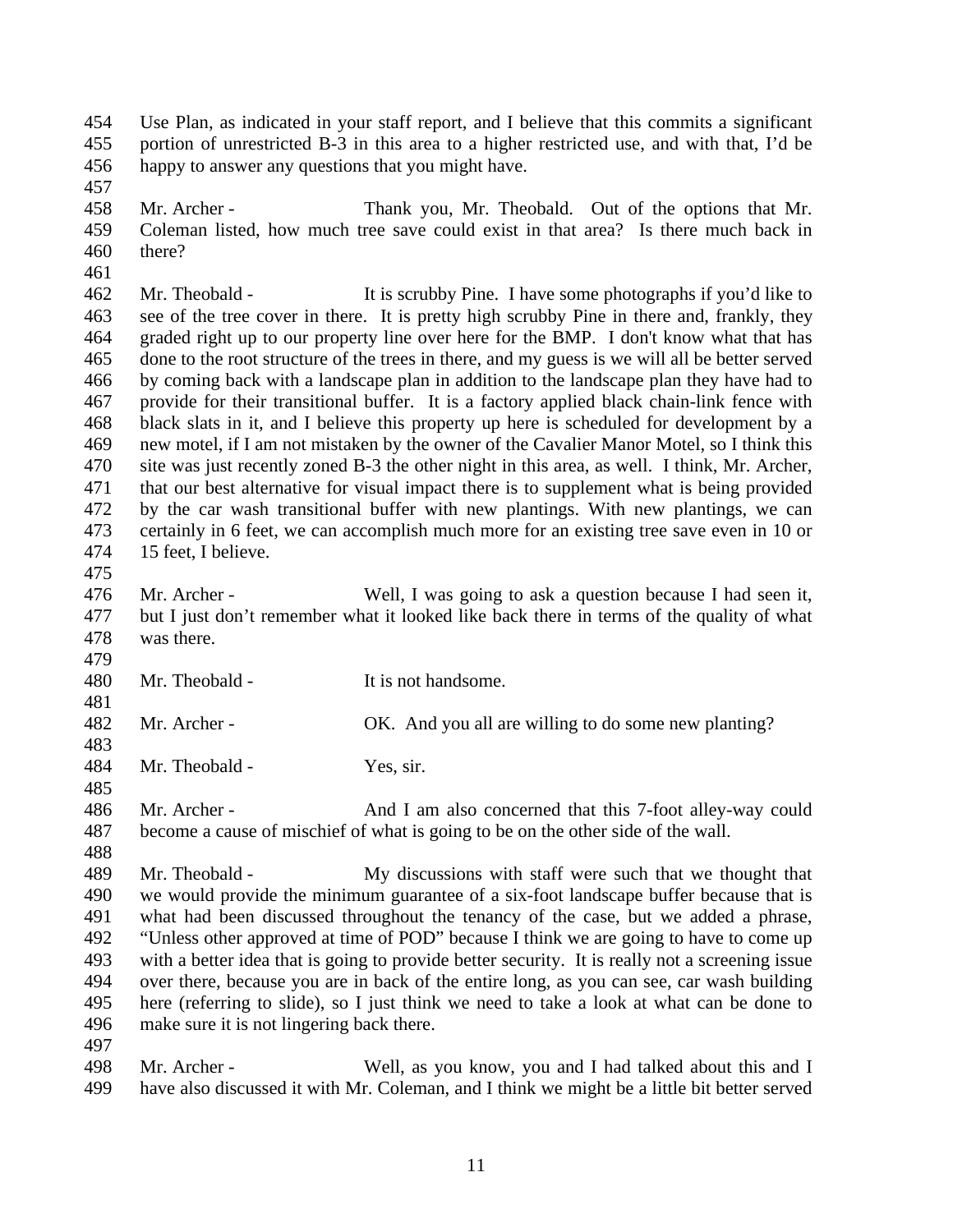after we see how the POD for the car wash turns out. I don't have any more questions unless somebody else does. Mr. Jernigan - Mr. Theobald, are all of these lots uncovered? Mr. Theobald - Yes, sir. 507 Mr. Jernigan - Is there any future plan to cover them, like a boatel? Mr. Theobald - Cover them for purposes of storing these vehicles? Mr. Jernigan - Well, boats, a lot of the time, you know, they have boats and they put them in boatels and they are stacked up three or four high. Mr. Theobald - No, sir. There has not been a market over there. It is mostly single cars, jet skis, off-season. Ms. Dwyer - Mr. Theobald, are you working with the car-wash owner actively to resolve the tunnel effect that we are concerned about on the southern boundary. 521 Mr. Theobald - No, Ms. Dwyer, to be honest with you, we have not been in contact with them. When Mr. Coleman raised the issue of the landscape strip, we uncovered what had been approved on this POD, but that is something, I think, before he gets too far along, merits jumping in to make sure that it is coordinated, because it doesn't seem to make sense for him to landscape and fence and us to landscape and fence and create this. We will get with them immediately. 528 Mr. Archer - Are you willing to make that effort, Mr. Theobald? 530 Mr. Theobald - Absolutely. Mr. Archer - I would appreciate it if you would. Ms. Dwyer - I understand what you are saying with regard to the western property line, but I guess I am concerned about the southern property line as is staff, particularly since you have revealed that the adjacent property has been cleared in its entirety. It seems to augment staff's concerns about visibility from Telegraph Road into the slatted fence as opposed to a more attractive brick wall or a more dense buffer. 539<br>540 Mr. Theobald - Well, I think it is going to, excuse me, to move in further just guts this row of parking and what we would be doing would be landscaping and buffering against an existing buffer and a BMP. Ms. Dwyer - Do we know how that adjacent property is going to be managed within the buffer area or how it will be landscaped?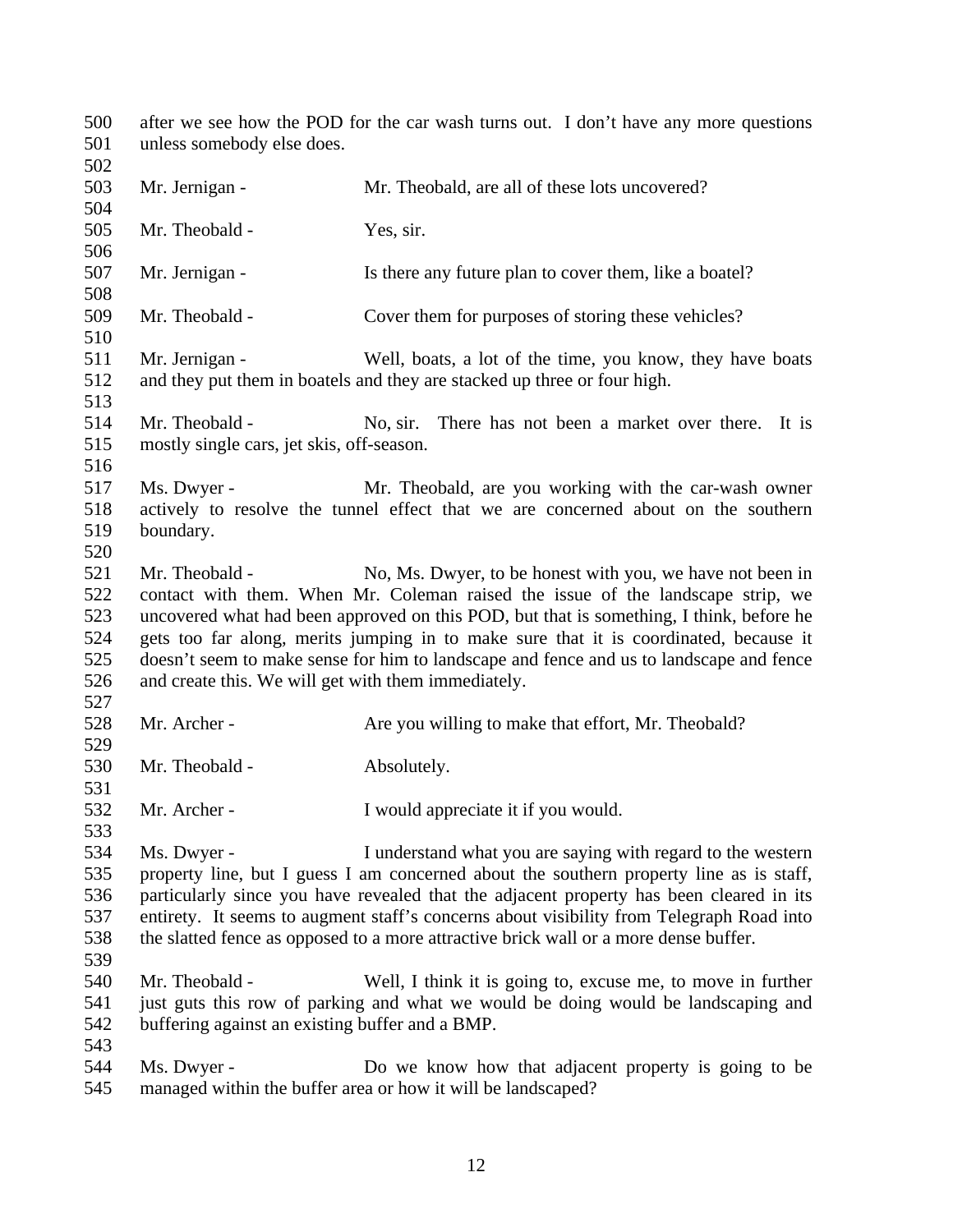| 546        |                    |                                                                                              |
|------------|--------------------|----------------------------------------------------------------------------------------------|
| 547        | Mr. Theobald -     | I don't know if they have been to landscape plan. Do you                                     |
| 548        |                    | know? They have not been to landscape plan, so we do have an opportunity to, perhaps,        |
| 549        | better coordinate. |                                                                                              |
| 550        |                    |                                                                                              |
| 551        | Mr. Taylor -       | Mr. Theobald, the southern boundary is going to be brick?                                    |
| 552        |                    |                                                                                              |
| 553        | Mr. Theobald -     | For 20 feet, Mr. Taylor, right in here (referring to slide), so                              |
| 554<br>555 |                    | it turns the corner. It is going to be a security fence, basically a black chain-link fence. |
| 556<br>557 | Mr. Taylor-        | The same thing in the back?                                                                  |
| 558        | Mr. Theobald -     | Oh, yes, sir, against the car wash.                                                          |
| 559        |                    |                                                                                              |
| 560        | Mr. Taylor -       | Then the BMP is going to be to the south?                                                    |
| 561        |                    |                                                                                              |
| 562        | Mr. Theobald -     | The BMP is not our BMP.                                                                      |
| 563        |                    |                                                                                              |
| 564        | Mr. Taylor -       | It is his BMP to the south?                                                                  |
| 565        |                    |                                                                                              |
| 566        | Mr. Theobald -     | Correct. Right in here.                                                                      |
| 567        |                    |                                                                                              |
| 568        | Mr. Taylor -       | You would work with him on this to develop.                                                  |
| 569        |                    |                                                                                              |
| 570        | Mr. Theobald -     | That is correct.                                                                             |
| 571        |                    |                                                                                              |
| 572        | Mr. Taylor -       | It would seem to me that would be reasonable, too, because                                   |
| 573        |                    | along that fence you might be able to put some kind of a shrub-like pyracantha, which        |
| 574        |                    | has nice long needles, which serve to discourage anybody.                                    |
| 575        |                    |                                                                                              |
| 576        | Mr. Theobald -     | Well, in combination with our neighbor, we have 41 feet                                      |
| 577        |                    | within which to work, and you will get an opportunity to see both his landscape plan and     |
| 578        | ours.              |                                                                                              |
| 579        |                    |                                                                                              |
| 580        | Mr. Taylor -       | And if it is a conjunction landscape plan with a BMP, you                                    |
| 581        |                    | work out both the issue of aesthetics and the issue of security.                             |
| 582        |                    |                                                                                              |
| 583        | Mr. Theobald -     | I would hope.                                                                                |
| 584        |                    |                                                                                              |
| 585        | Mr. Taylor -       | I think that can be done with a little cooperation, as you                                   |
| 586        |                    | say, at the POD stage. It would be time to come back and let us in on your deliberation.     |
| 587        |                    |                                                                                              |
| 588        | Mr. Theobald -     | Yes, sir.                                                                                    |
| 589        |                    |                                                                                              |
| 590        | Mr. Archer -       | All right. Any further questions from Mr. Theobald? There                                    |
| 591        | was no opposition. |                                                                                              |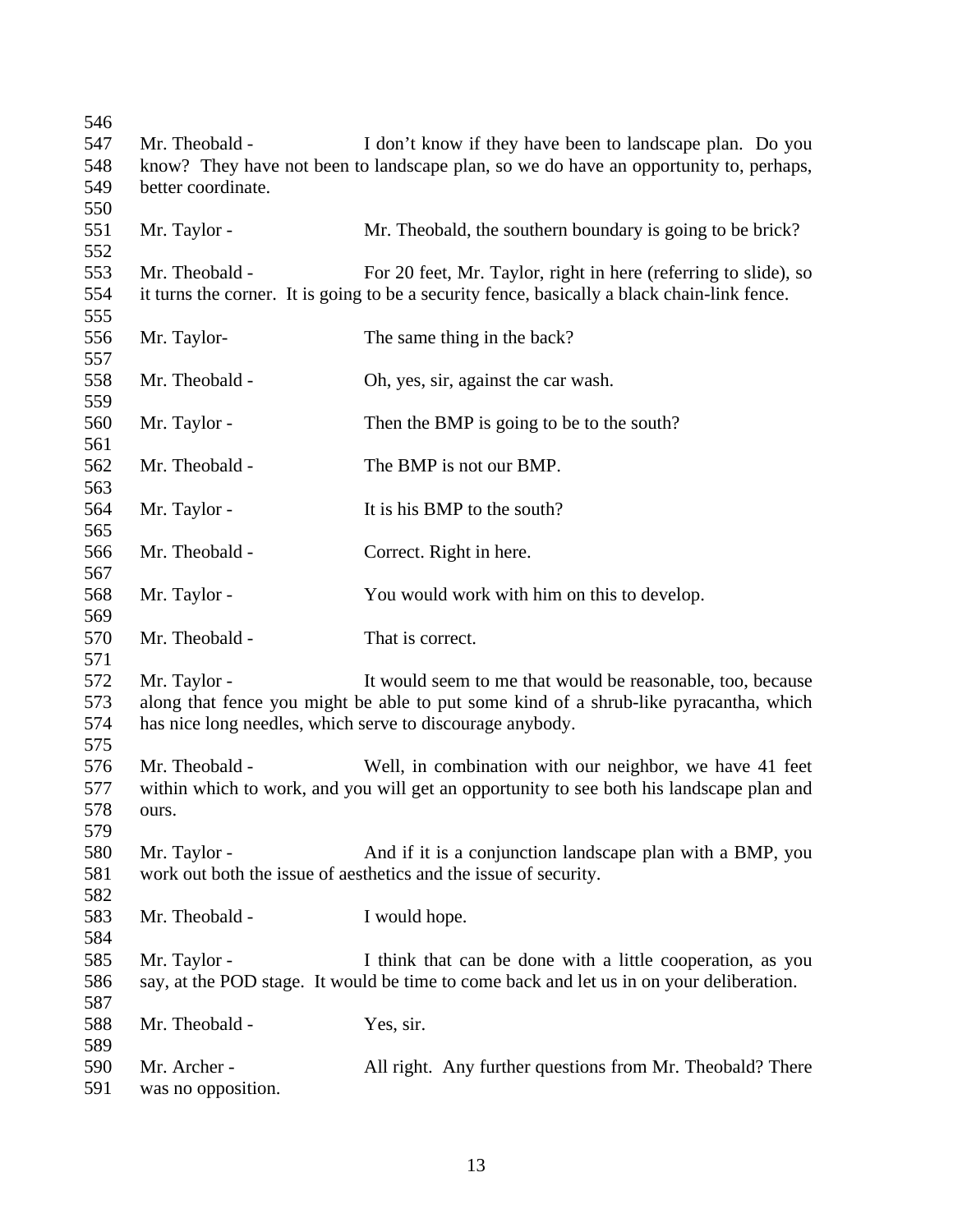| 592 |                                                      |                                                                                            |
|-----|------------------------------------------------------|--------------------------------------------------------------------------------------------|
| 593 | Mr. Theobald -                                       | Thank you.                                                                                 |
| 594 |                                                      |                                                                                            |
| 595 | Mr. Archer -                                         | Thank you. I think we are ready to move on this. Mr.                                       |
| 596 |                                                      | Theobald, we will just hold you to try and work with the other developer so we can make    |
| 597 |                                                      | this landscape as attractive as we can. We will look forward to doing that at POD time.    |
| 598 | With that, I move approval of C-31C-01.              |                                                                                            |
| 599 |                                                      |                                                                                            |
| 600 | Mr. Jernigan seconded the motion.                    |                                                                                            |
| 601 |                                                      |                                                                                            |
| 602 | Mr. Archer -                                         | Motion by Archer and seconded by Mr. Jernigan. All in                                      |
| 603 |                                                      | favor of the motion say aye-all opposed say no. The motion carries. The vote was 5-0.      |
| 604 | Mr. Kaechele abstained.                              |                                                                                            |
| 605 |                                                      |                                                                                            |
| 606 |                                                      | REASON: Acting on a motion by Mr. Archer, seconded by Mr. Jernigan, the Planning           |
| 607 |                                                      | Commission voted 5-0 (one abstention) to recommend that the Board of Supervisors           |
| 608 |                                                      | grant the request because it conforms to the recommendations of the Land use Plan; it      |
| 609 | continues a form of zoning consistent with the area. |                                                                                            |
| 610 |                                                      |                                                                                            |
| 611 | Mr. Marlles -                                        | The next case is P-9-01.                                                                   |
| 612 |                                                      |                                                                                            |
| 613 | $P-9-01$                                             | Richmond International Raceway: Request for a provisional use permit                       |
| 614 |                                                      | under Sections $24-62.2(k)$ and $24.122.2$ of Chapter 24 of the County Code in order to    |
| 615 |                                                      | expand the racetrack and increase the height of the racetrack facility and structures to a |
| 616 |                                                      | maximum height of 215 feet, on Parcels 86-A-4, 96-A-29A, 29B, 30A, 35A, 106-A-35B,         |
| 617 |                                                      | 42A, and 107-A-1A, containing approximately 657.9 acres, located at the northeast          |
| 618 |                                                      | intersection of Laburnum Avenue and Richmond Henrico Turnpike and the northwest            |
| 619 |                                                      | intersection of Laburnum and Carolina Avenues and on the southeast and southwest           |
| 620 |                                                      | intersections of Richmond Henrico Turnpike and Carolina Avenue. The existing zonings       |
| 621 | are B-3, B-2, B-1, M-2, M-1, R-3, R-6, A-1, and C-1. |                                                                                            |
| 622 |                                                      |                                                                                            |
| 623 | The staff report will be given by Ms. Jo Ann Hunter. |                                                                                            |
| 624 |                                                      |                                                                                            |
| 625 | Mr. Archer -                                         | Thank you, Mr. Secretary. Is there opposition to P-9-01?                                   |
| 626 | No opposition.                                       |                                                                                            |
| 627 |                                                      |                                                                                            |
| 628 | Ms. Hunter -                                         | Thank you, Mr. Chairman.<br>Richmond International                                         |
| 629 |                                                      | Raceway has requested a provisional use permit to expand the existing raceway facility     |
| 630 |                                                      | and to increase the height of the existing grandstand. The expansion is needed to increase |
| 631 |                                                      | the seating capacity from the approved 120,000 seats to 150,000 seats and to incorporate   |
| 632 |                                                      | additional parking areas on their site. The raceway facility has been in operation at this |
| 633 |                                                      | location since 1946. Provisional use permit issued in 1991 allows the racetrack and        |
| 634 |                                                      | accessory uses to operate on 311 acres. This can be seen in the faded green color here on  |
| 635 |                                                      | the screen. The green area demonstrates the 311 acres that is currently approved with a    |
| 636 |                                                      | provisional use permit in 1991 for the racetrack facility. The applicant is proposing to   |
| 637 |                                                      | expand the master plan to now include 657.9 acres, which shows the orange areas on the     |
|     |                                                      |                                                                                            |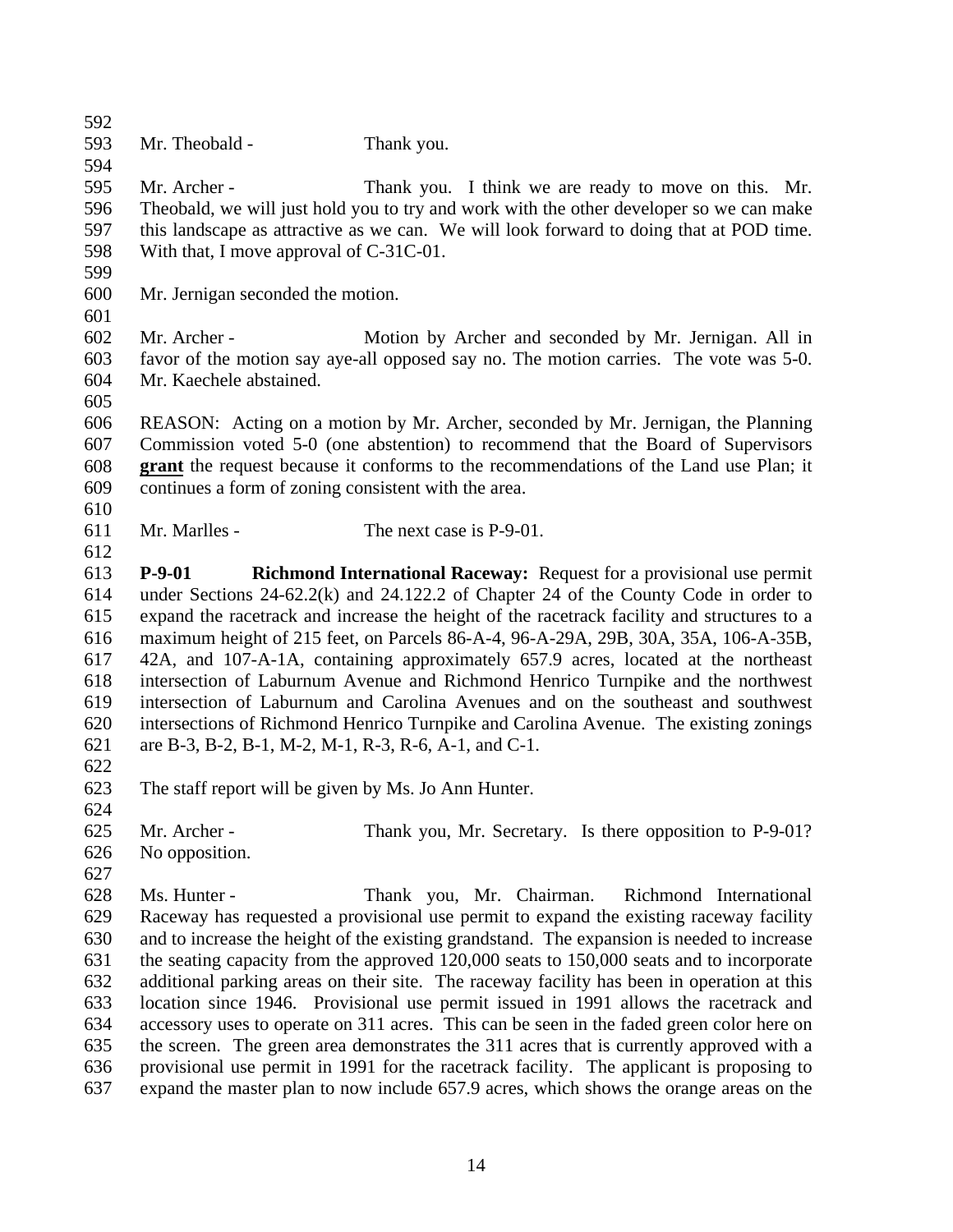screen, and the proposed expansion areas are predominantly located to the north and to the northeast of the existing site. The expansion would be on the south side of Meadowbridge Avenue and will stretch beyond the railroad track all the way to the County line. The area proposed for the expansion is predominantly commercial and industrial in nature and most surrounding residential development is located to the south and west of the existing facility. The expanded acreage would be used for parking, and the applicant has indicated that they will increase the parking in 2,000 to 4,000 space increments. The western boundary of the site will need to be treated sensitively in order to protect the existing residential areas.

 The applicant has also requested, as part of this provisional use permit, permission to increase the height of the existing facility, including light structures, to 215 feet. Because the facility has a height of approximately 110 feet, the facility has approval for 125,000 seats, but the current facility now only is 102,000. This expansion to 150,000 square feet is necessary for them to remain competitive within this type of market. Because the tract is small in order to increase the seating capacity, there is little ability to grow horizontally; therefore, growth need to occur vertically. As with the parking, the additional seating capacity will be added gradually over time. The County is also currently reviewing a plan of development and master plan for this project, which will be reviewed by the Board of Supervisors at their July meeting. Development details will be addressed with that process.

 While there will be additional impact to the surrounding areas due to the expansion of the facility, the recommend PUP conditions and the POD conditions should minimize the impact. I'd be happy to answer any questions.

 Mr. Archer - Thank you, Ms. Hunter. Are their questions of Ms. Hunter? Ms. Dwyer - Will there be two rows of walkways where it is indicated there is a mezzanine? Is that a walkway area with shops? 

 Ms. Hunter - I will let the applicant answer that. Mr. Archer - All right. Thank you, Ms. Hunter. Will the applicant come forward? Mr. Axselle.

 Mr. Axselle - Ms. Dwyer, if I may, I will get Mr. Fritz to answer your question in a moment, if I may. I am Bill Axselle and Andy Condlin and I are pleased to be representing Richmond International Raceway, and with us today are Doug Fritz, who is the President of RIR, and Jack Cahoon, who is the Vice President of Operations. Also with us is Roger Rodrigeous of TIMMONS, the engineer who is working on the POD. RIR was purchased in 1999 by International Speedway and set about developing a master plan that would probably serve at least 10 to 15 to 20 years, and the crimp before you of this PUP and the request before the Board of the amended master plan and POD are part of the efforts to put into place the legal framework where they can them come to the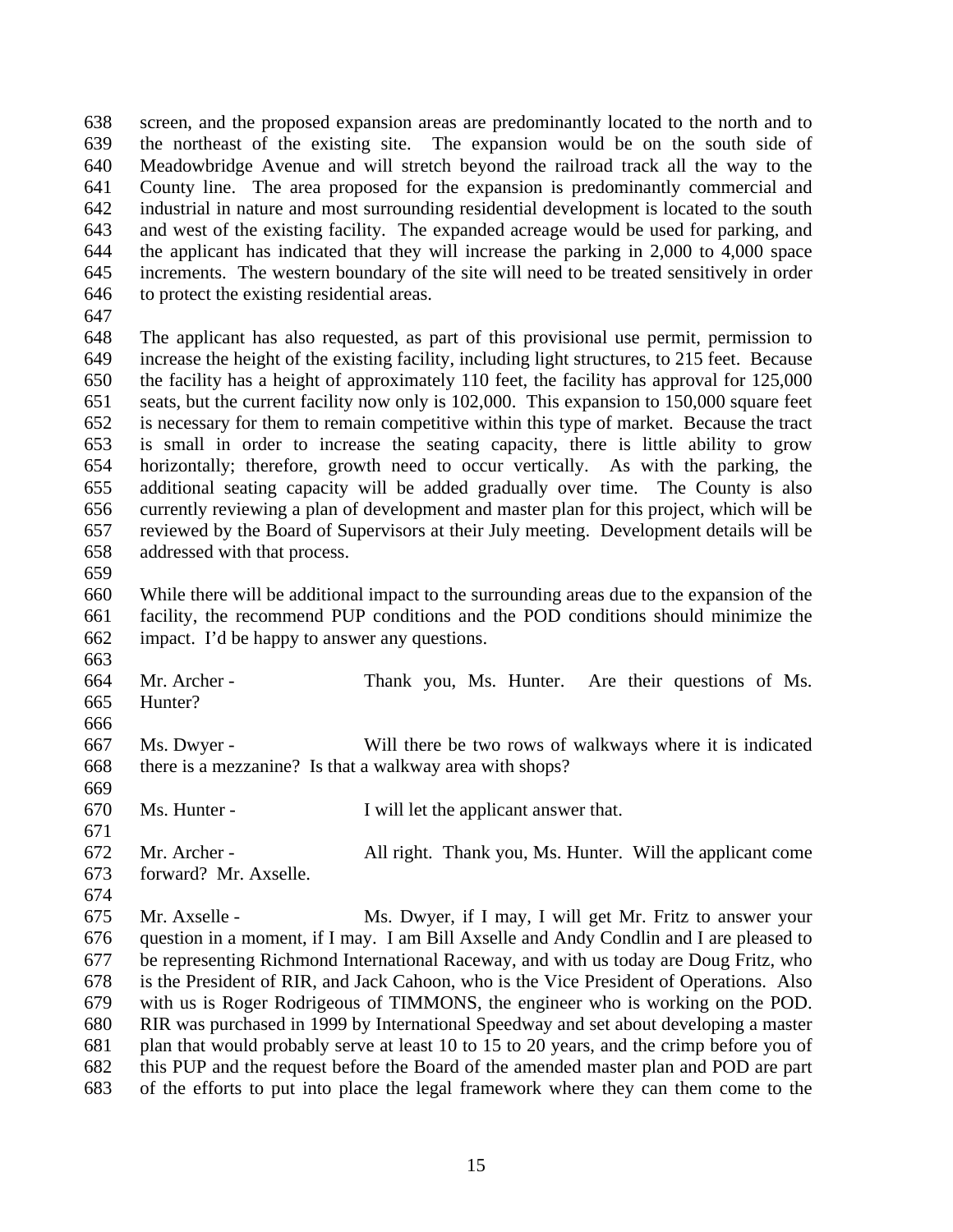County and request certain subsequent approvals. As you know, this property has been used since 1946 for the purposes of a racetrack. It has shows there. It has exhibitions. The State Fair is there. There are two major NASCAR Winston Cup events there now and then in June there will be a racing league, for the first time, and later this month Indy Car racing. The two NASCAR races here are the two largest sporting events in Virginia. They bring national exposure for the area and national exposure for Henrico County, and a study shows that the impact of having RIR in our area is almost \$172,000,000 in total economic impact on the Richmond area both from the point of visitor's expenditures and operations. There are about 350,000 folks that come to RIR a year for those races, 60% of those coming from outside of the area. Obviously, they come because of the racing and because of the dates that have been assigned for the racing. The good news and the bad news. The good news is that NASCAR Racing has come and is very, very popular. Interestingly, in 1975, the average attendance for an event was 42,000 people. In 1985, it was 76,000. This past year it was about 200,000 people, and the number of events has stayed about the same, around 30 each year. And, so, there are more people coming to the event each year, and..

 Mr. Vanarsdall - Excuse me. What was that first one? Mr. Axselle - Forty-two thousand. Mr. Vanarsdall - What year? 707 Mr. Axselle - That was 1975.

Mr. Vanarsdall - 1975.

 Mr. Axselle - And about 76,000 in 1985 and 200,000 this past year. I did extensive independent research from *Sports Illustrated* and found those figures. But the point is that the racetrack is being required to grow, and they are having to compete in two respects. First off, the RIR does not own these dates. They are, in fact, by contract with NASCAR, and they have to compete in two respects: one for the quality of their facility and, obviously, the size of the facility. RIR is one of the limited number of facilities that has two dates, and we want to be able to retain that, because there are a number of other racetracks who are building in bigger market areas and building bigger facilities that are providing competitive forces. Some tracks have lost their dates and we don't want that to happen to RIR. The competition is coming from places such as Kansas City, Chicago, Las Vegas, Miami, Dallas and Fort Worth. So, what we are asking basically is that the capacity which is now 102,000, and approved capacity of 125,000 be increased to 150,000, so that we can remain competitive, so that we can continue to have those dates and so that we can still have the \$172,000,000 total economic impact on the Richmond area. Someone could say and properly so, "Can you expand horizontally" and Ms. Hunter made reference to that. This is a ¾ mile track. Tracks go up to about 2-1/2 miles, and so if you took this same track and expanded it ¾ mile to two miles or 2-1/2 miles expanding horizontally, it has a number of problems. One, it puts you much closer to the adjacent property line. There are not too many residents in immediate proximity to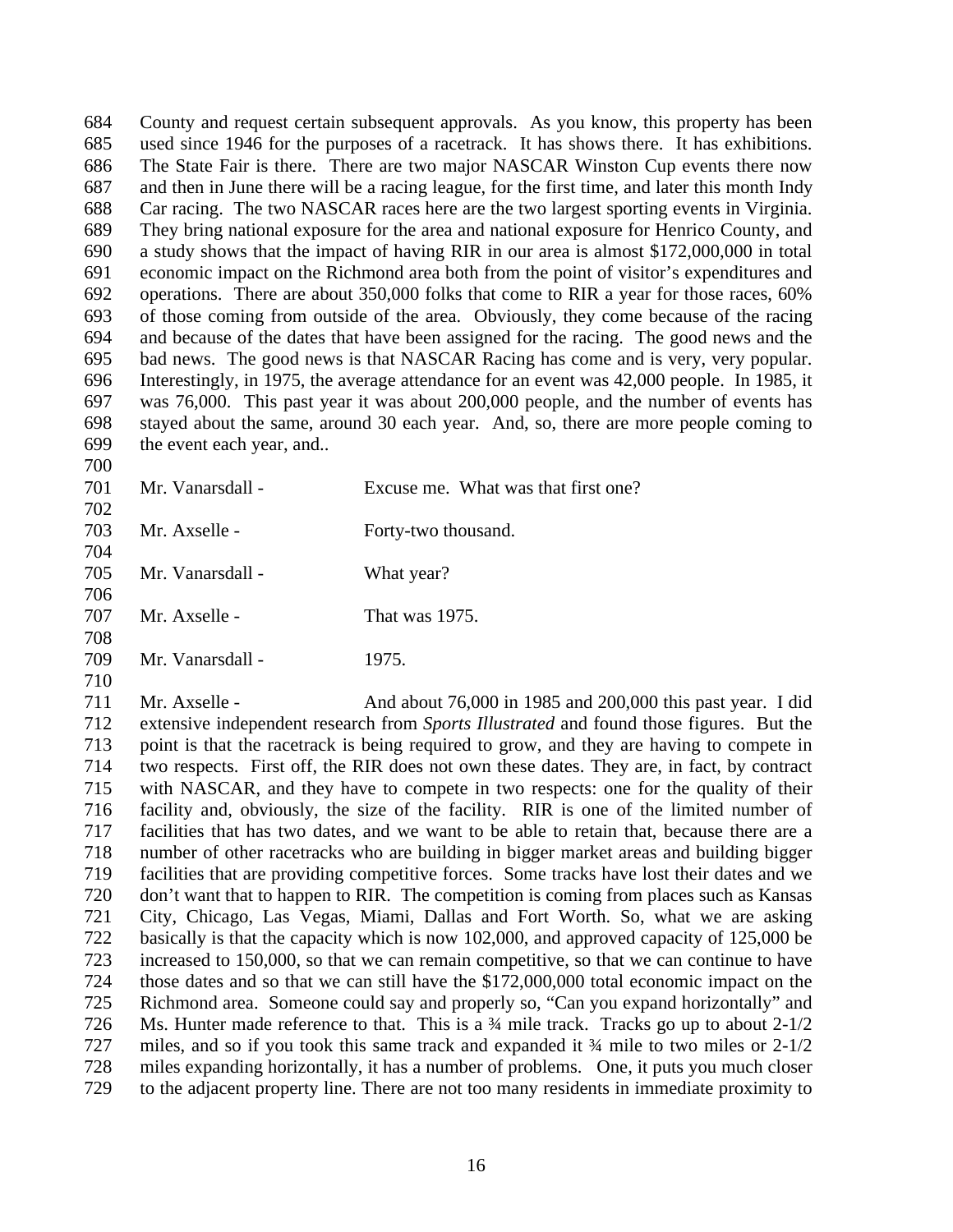this area, but there are some to the west, and this would put it much, much closer to them, and we don't feel that is acceptable. We also think you would ruin the unique feature of RIR ¾ mile track; people can see the entire racetrack. They have three wide racing. It is real exciting racing. The drivers like it. The public likes it. But, also, if you expanded horizontally, it is not something you can do in phases, and, thus, you would have added problems there. So, what we are proposing is saying vertically to preserve the nature of RIR and to preserve it so that we will not be closer to our property boundary line and have better phases. They are really going along here in different vehicles, no pun intended, but different legal vehicles. Three requests, the master plan, the POD, to which Ms. Hunter made reference, and the PUP. The PUP, as we indicated, has increased the capacity from 125,000 to 150,000. And I will tell you that will be done in very, very gradual stages as the market, parking and traffic control allows. The second is the increase in the size of the area developed and set aside for parking, and third, the increase in the height from 110 up to 215 feet, maximum. So, all of this all fits together, to remain competitive, to keep the date, to have the financial economic impact that we desire, they need to expand and we are trying to do that by expanding vertically. That is the height request, and the seating capacity request, and we are expanding our parking capabilities, also. The staff, as they have indicated in their report, supports the request.

 A couple of things I want to point out to you because there are two or three vehicles going along, I would point out to you that the existing POD that is on the property and the language we anticipate being in the plan of development when it is eventually approved deals with traffic in this respect: It says, "The existing traffic operation plan shall be reviewed, evaluated, and modified as necessary in order to accommodate the scale of each proposed event." So the County has the legal right, that obligation for the traffic to be reviewed, evaluated and modified as appropriate. As far as parking, the existing POD and the new POD we think will have comparable language and says that, "Sufficient, effectively usable parking shall be provided. If experience indicates the need, additional parking shall be provided." So, the County has the POD both existing and contemplated given itself and properly so the means of addressing any transportation and parking problems. And, as you know, there is another even deeply good basis, and that is RIR wants people to come and enjoy the experience, and if the people can't get in and out and the parking is not adequate, it will have a counter-productive effect, so that is the reason they have gotten to the point where they have to address parking and transportation.

 The next issue I want to address is visibility. Fortunately, the property is bounded on a number of sides by commercial, industrial and business uses. For example, Laburnum Avenue is about 2,000 feet from where the expanded area of the facility will be. Some of you attended, I think, an on-site balloon-type test, and I think the result was that the expansion would be visible from parts of Laburnum Avenue and parts of Carolina Avenue. Both, as you know, are commercial. Laburnum is more commercial in use and Carolina is more industrial in use, and it will not be visible from the residential area. So, we think that is fortunate that the front stretch is in an area commercial and industrial in nature.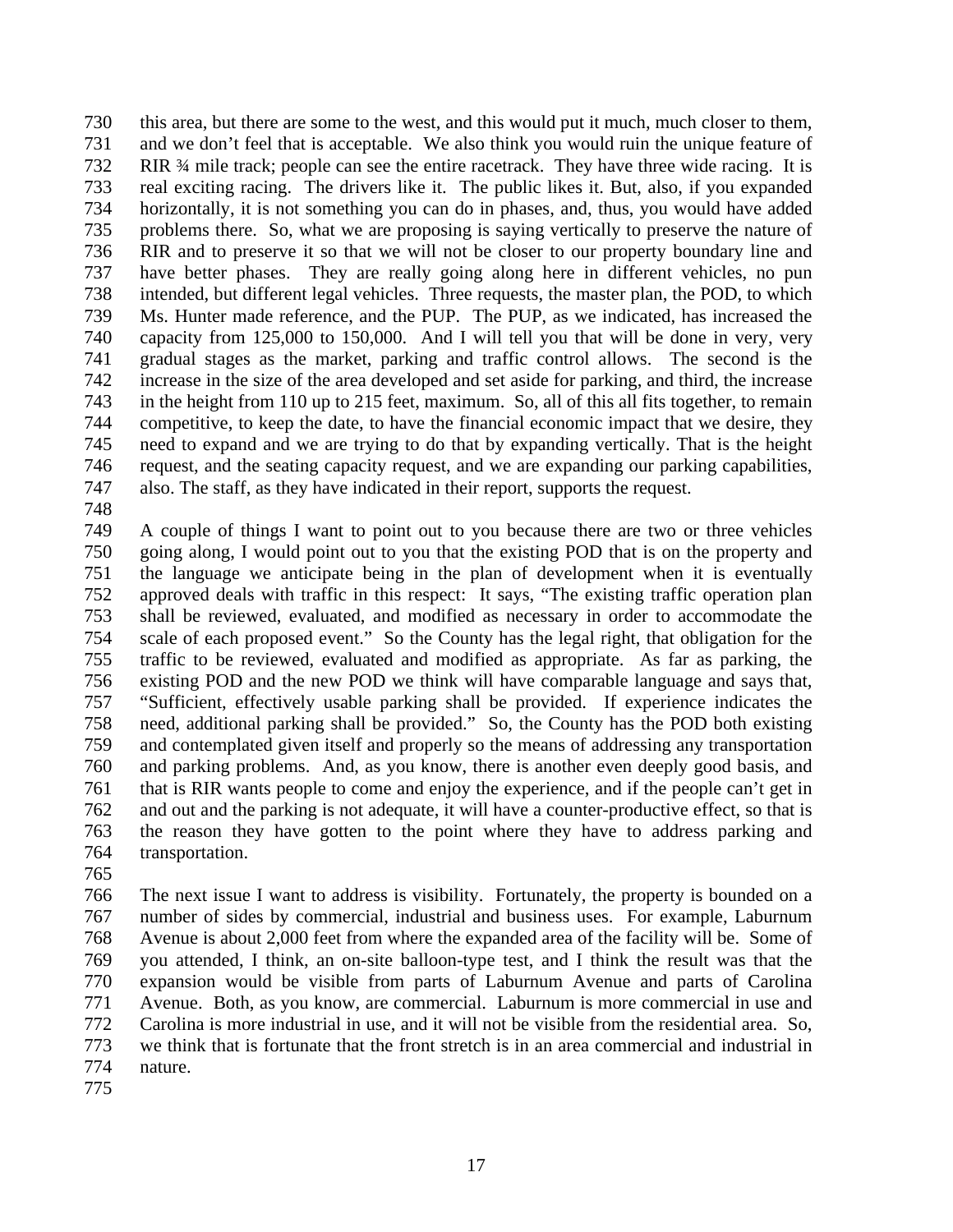We have a schematic that I have asked staff to show. This is in conclusion. This is conceptual, not exact in detail. It is a conceptual of what would be the appearance of Laburnum Avenue, and I think you have been provided a smaller version of this and you will see. It will be visible from Laburnum, but with the landscaping plan that is being required as a part of this condition and the distance setback and the features that will be incorporated, we think that it will be a nice feature. Mr. Chairman, ladies and gentlemen of the Commission, I have given you some general information and we'd be glad to respond to any questions. I would like to ask Doug Fritz, the President of RIR, to answer Ms. Dwyer's question at this time. Mr. Archer - Sure. Thank you, Mr. Axselle. Mr. Kaechele - In addition to that, in parking is there an ideal ratio of seats to parking spaces? What would be the ideal ratio of parking spaces to the number of seats? Mr. Doug Fritz - Well, what it looks like as far as acreage, if you look at it on per acre, you usually get about 125 cars in a per acreage, and the average per car is usually in the 3 to 3.2 range per car, so you kind of utilize those types of measurements to give you a sense of what it is acreage-wise that you need for the parking. Mr. Kaechele - So one in three is about the ratio. OK. Mr. Fritz - Ms. Dwyer, if I can answer your question. Would you like to put that illustration back up on the grandstand? I am sorry. My name is Doug Fritz. I am the President of Richmond International Raceway. Ms. Dwyer, this illustration here represents two mezzanine levels. It would be designed, in this case here, to service the top half with the grandstand without the level mezzanine and the lower mezzanine level serving the lower half of the grandstand. The primary purpose of this illustration is to get this group here an indication of what it might look like, what the grandstand might look like at approximately 215 feet. The purpose of this one shows you the grandstands. It also shows you the box to the light on up would be the elevator shaft and the lights would be above the suite to indicate they are at the top portion of that illustration. Ms. Dwyer - Will they be accessed from the top grandstand to the lower grandstand or will they be accessed separately? Mr. Fritz - With this design here, they would be accessed separately. They would be serviced by the elevator from behind. 816 Ms. Dwyer - Both levels? Mr. Fritz - Correct. 820 Mr. Vanarsdall - I like that elevator idea.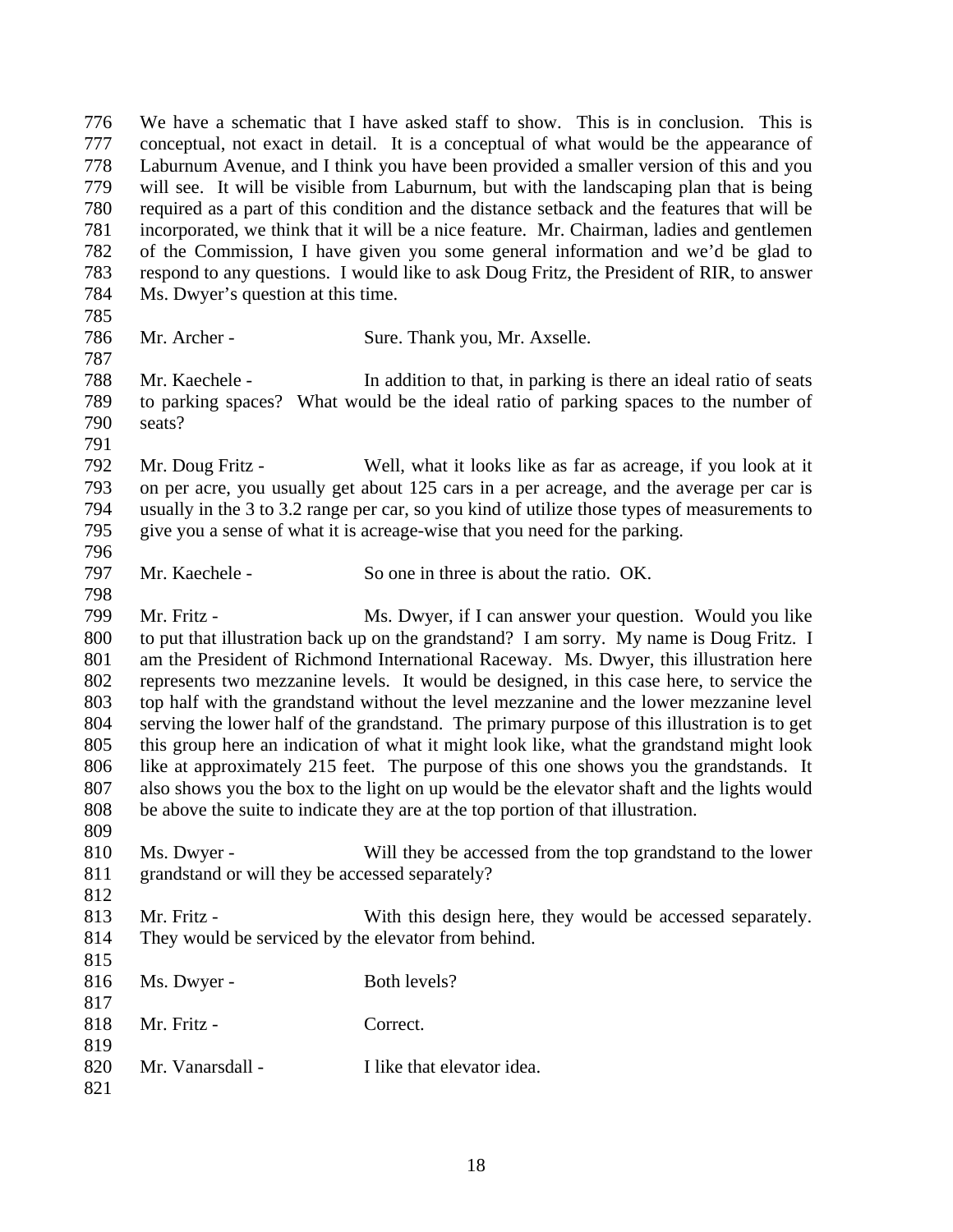Mr. Taylor - The outer higher tower, is that shown as a double tower on this sheet that it wraps around – all the way around? 825 Mr. Fritz - If you could pull that. 827 Mr. Taylor - I've got the plan here. It doesn't encompass the entire... Mr. Fritz - It does not. It represents the front stretch part of the facility. 832 Mr. Taylor - The double layer that is shown on the plan view. 834 Mr. Fritz - Correct. Down where it says proposed seating and suites, the…(pointing to map) this portion right here represents the median portion. Up here would represent the back part… 838 Mr. Taylor - Right now, on the other side, characterized as Henrico Tower. Is that also the same high elevation? 841 Mr. Fritz - No. That is existing. 843 Mr. Taylor - Now when we look at the stadium, there were something that looked like sound continuation barriers or panels, whatever, and I presume they were to reduce sound emitting from the facility. 847 Mr. Fritz - Right, and the design of the grandstands, let's refer to them as interlocking grandstands, so it prevents the sound from going through. If you recall, in your high school days where you had bleachers and you had open air between the seats, the sound would travel between the seats. So, the way our seats are constructed, they are solid structures so the sound does not go through. It is driven up naturally and into the air. And that would be true of this new structure. 854 Mr. Taylor - And that would be true of this new structure? Mr. Fritz - That is correct. Mr. Taylor - It would also have some sound character. Mr. Fritz - That is correct and it is also in the master plan which exists and we would, obviously, go by those rules and regulations as well. Ms. Dwyer - What kind of safety exit procedures or what has been built into the design of these very tall structures to get people out of them in an emergency other the elevators that might not be able to be used.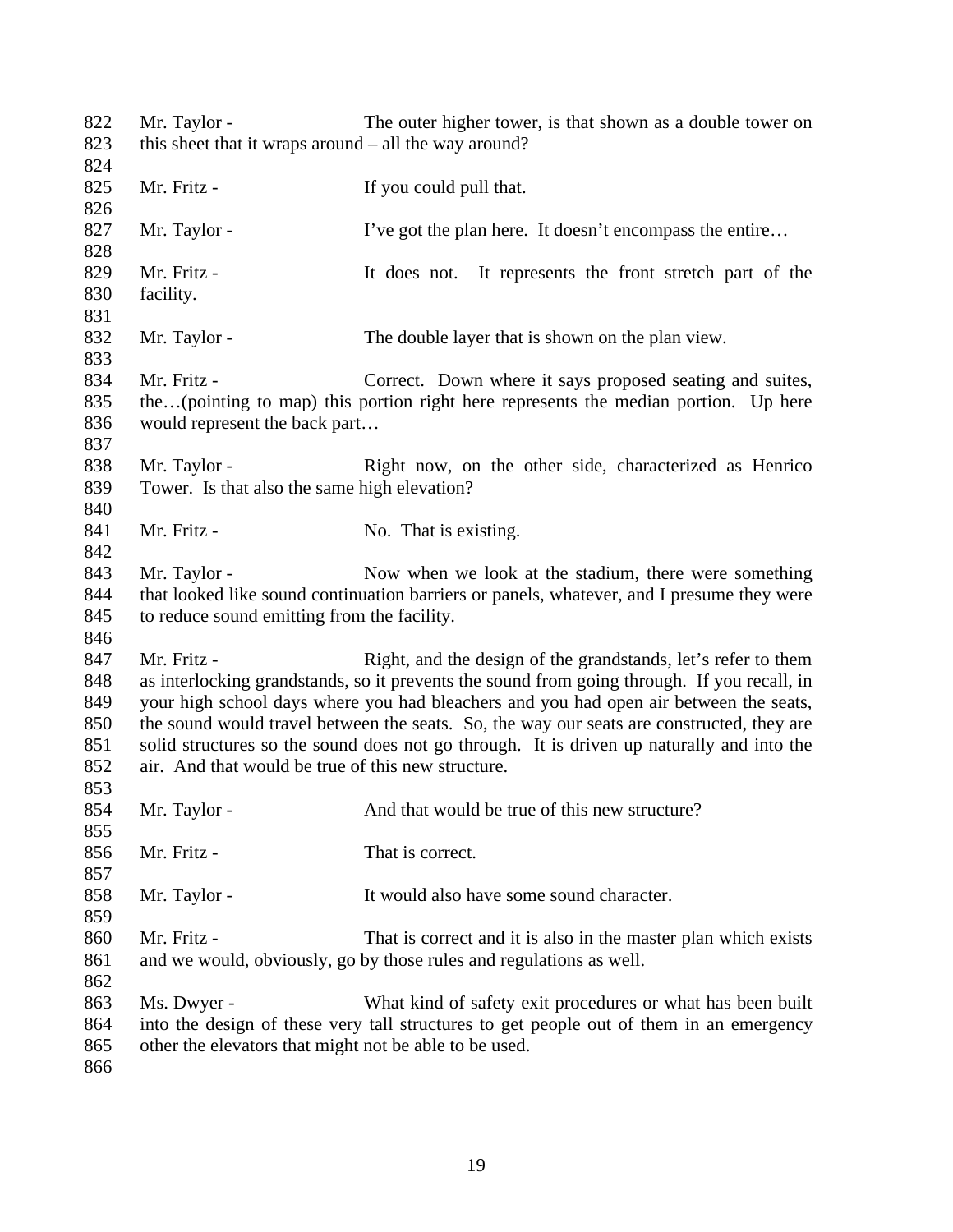| 867<br>868                                                         | Mr. Fritz -                                                            | Right, and we have back up generators and we will work<br>with Police and Fire as to the specifics as far as the plan and all that.                                                                                                                                                                                                                                                                                                                                                                                                                                                                                                                                                                                                                                                                                                                                                                                           |
|--------------------------------------------------------------------|------------------------------------------------------------------------|-------------------------------------------------------------------------------------------------------------------------------------------------------------------------------------------------------------------------------------------------------------------------------------------------------------------------------------------------------------------------------------------------------------------------------------------------------------------------------------------------------------------------------------------------------------------------------------------------------------------------------------------------------------------------------------------------------------------------------------------------------------------------------------------------------------------------------------------------------------------------------------------------------------------------------|
| 869<br>870<br>871                                                  | Ms. Dwyer -<br>stands?                                                 | It is a stairway access out to the ground or to the lower                                                                                                                                                                                                                                                                                                                                                                                                                                                                                                                                                                                                                                                                                                                                                                                                                                                                     |
| 872<br>873<br>874<br>875<br>876                                    | Mr. Fritz -<br>walkways.<br>represent walkways behind there.           | In that illustration (referring to slide) this does not represent<br>Currently there are walkways behind there, but that illustration does not                                                                                                                                                                                                                                                                                                                                                                                                                                                                                                                                                                                                                                                                                                                                                                                |
| 877<br>878                                                         | Ms. Dwyer -                                                            | There are stairways to the ground from this upper level?                                                                                                                                                                                                                                                                                                                                                                                                                                                                                                                                                                                                                                                                                                                                                                                                                                                                      |
| 879<br>880                                                         | Mr. Fritz -                                                            | Right, to the mezzanine and down below from there.                                                                                                                                                                                                                                                                                                                                                                                                                                                                                                                                                                                                                                                                                                                                                                                                                                                                            |
| 881<br>882                                                         | Ms. Dwyer -                                                            | Down below to the lower stands?                                                                                                                                                                                                                                                                                                                                                                                                                                                                                                                                                                                                                                                                                                                                                                                                                                                                                               |
| 883<br>884                                                         | Mr. Fritz -                                                            | Right.                                                                                                                                                                                                                                                                                                                                                                                                                                                                                                                                                                                                                                                                                                                                                                                                                                                                                                                        |
| 885<br>886<br>887                                                  | Ms. Dwyer -<br>usually high, or how does it compare?                   | Is this a typical height for grandstands in NASCAR or is it                                                                                                                                                                                                                                                                                                                                                                                                                                                                                                                                                                                                                                                                                                                                                                                                                                                                   |
| 888<br>889<br>890                                                  | Mr. Fritz -<br>to 200 feet. That is correct.                           | We've got other grandstands in our industry that are close                                                                                                                                                                                                                                                                                                                                                                                                                                                                                                                                                                                                                                                                                                                                                                                                                                                                    |
| 891<br>892<br>893                                                  | Ms. Dwyer -                                                            | If you needed to expand in the future, would you expand<br>elsewhere vertically or would you ever consider expanding horizontally?                                                                                                                                                                                                                                                                                                                                                                                                                                                                                                                                                                                                                                                                                                                                                                                            |
| 894<br>895<br>896<br>897<br>898                                    | Mr. Fritz -<br>track, really for us the concept would grow vertically. | We would like to consider vertically. With a configuration<br>of the design of the tract, which is unique in our sport, we'd like to keep that<br>configuration. With grandstands already pretty much going all of the way around the                                                                                                                                                                                                                                                                                                                                                                                                                                                                                                                                                                                                                                                                                         |
| 899<br>900<br>901<br>902                                           | Mr. Archer -<br>take place, if ever.                                   | Mr. Fritz, I think it might be good to point out the point that<br>you made in one of our prior meetings of what your intention is as to when this might                                                                                                                                                                                                                                                                                                                                                                                                                                                                                                                                                                                                                                                                                                                                                                      |
| 903<br>904<br>905<br>906<br>907<br>908<br>909<br>910<br>911<br>912 | Mr. Fritz -                                                            | Where it is currently right now in 2001, as we stated, we<br>are currently not expanding and not building any seats in the year 2001. We are in the<br>process of evaluating the demand for 2002, and we will ride out the races in June and also<br>the races in September to get a grasp of that evaluation as far as demand. For us, in our<br>industry, one of the things that is of interest to us is built seats upon demand. One of the<br>things that we don't want to do is build empty seats, and we are not intending to do that,<br>so it is important for us to gauge demand and what is typical in our industry and<br>particularly as it relates to our potential growth is those increments are going to be fairly<br>small. It could be four or five thousand. It could be less, as far as per year or per growth<br>segment. The intention is, and some tracks have done it and it hasn't worked so well as |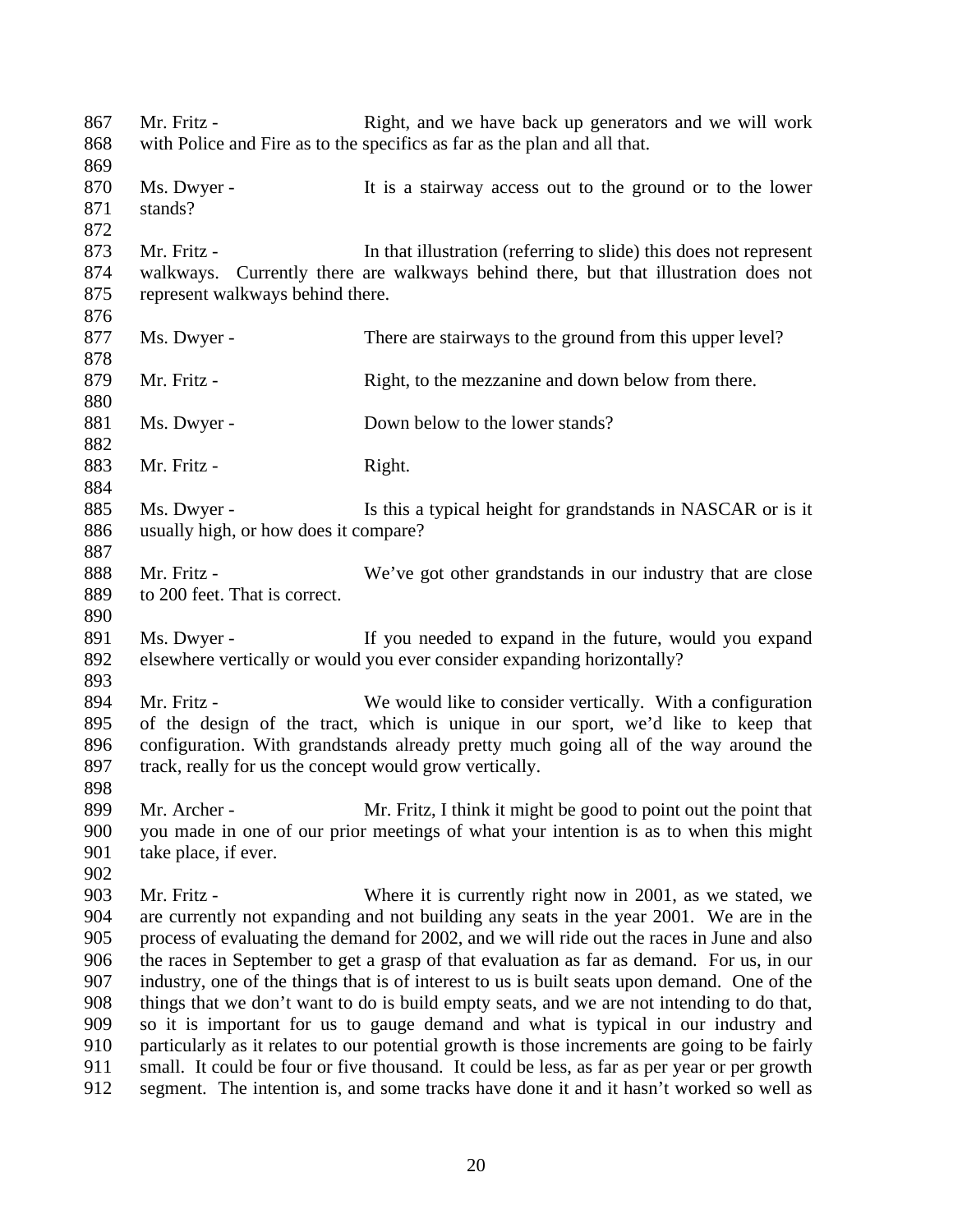far as building larger increments of seats, and so our position right now, our concept is to actually build on demand. Demand typically does not grow that fast, so we want to keep our supply and demand in cohoots. Mr. Kaechele - I think this physical impact on the region is something that the convention visitors here and all the merchants and hotel operators are very excited about. I think I read in some of your other presentations that it is equivalent to two Supper Bowls or something to that effect. It is a matter of publicity for Henrico and the Richmond Regional Area comes with it, so we are very fortunate to have this. 923 Mr. Fritz - Thank you. As we are to be a part of Henrico County. I think the numbers reflect the economic impact is about - over \$100,000,000 per year, and that does not take into consideration the new Indy Racing League which we are 926 having come June  $30<sup>th</sup>$ , that weekend. You are right. I think the community appreciates the economic impact and we are surely excited about being a part of it. Mr. Jernigan - Mr. Fritz, I don't have a question, but for the members of the Commission, just let them know that in the racing circles that Richmond and Bristol are the only two tracks that are selling out at 100%, and Bristol has increased their 932 capacity to 150,000 now, and they are still at a full load. So, Richmond has really been<br>933 one of the centers of racing ever since NASCAR has been around. one of the centers of racing ever since NASCAR has been around. Mr. Fritz - Correct. Mr. Taylor - I think when we were discussing this that you made a comment at the time that during an event attendance influences the motel markets for everywhere from Fredericksburg to Charlottesville is booked. Mr. Fritz - That is fairly accurate and the beauty of it is that it brings a lot of outside people into the state of Virginia, specifically into Richmond and Henrico County. Mr. Kaechele mentioned the exposure and the numbers reflected. This region gains about \$5,000,000 plus in the amount of exposure that might be on a weekend televised event. 947 Mr. Archer - Any further questions from Mr. Fritz or Mr. Axselle? 949 Mr. Vanarsdall - I just want to thank Mr. Axselle and Mr. Condlin for keeping us in the loop, the letters and the phone calls, and so forth. Thank you for keeping us up-to-date on it. Mr. Archer - Before we move on this, I would like to acknowledge the fact that we have had quite a few meetings, but also to compliment Mr. Fritz and RIR on the way they reached out to the neighborhood at the request of Mr. Thornton and also on a voluntary basis, and you all have had several events, I believe, which the neighborhood has attended, and I believe they had a good time because the people have told me so, and also, I would like to compliment you on the charitable things that you do. I believe in the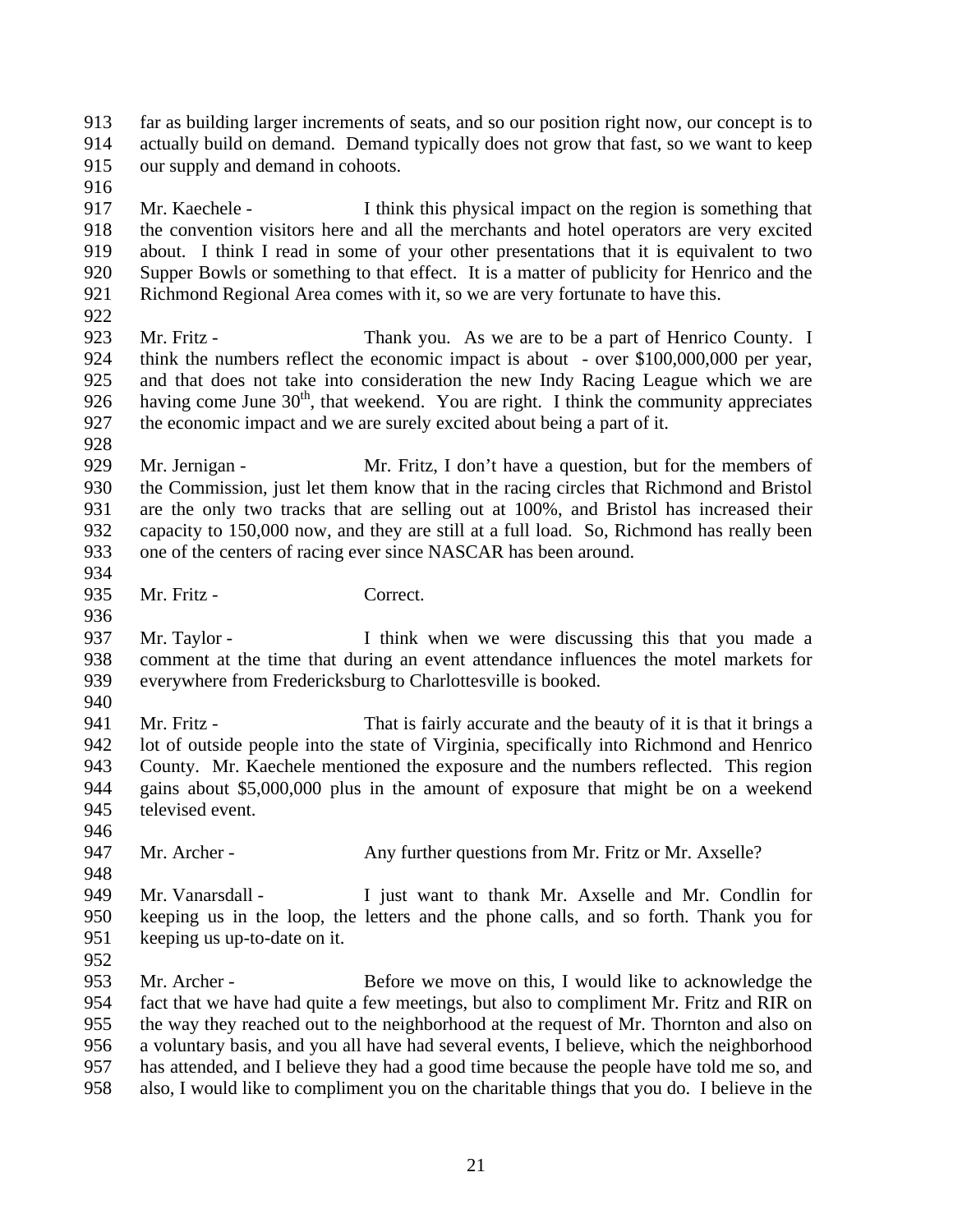last two weeks you hosted the Children's Miracle Network at the racetrack. We appreciate that. That is nice for everybody, and I'll try and make sure that everybody does understand that this does not represent any immediate influx of another 25,000 seats or whatever. It could take a few years before we ever reach that capacity level, if you did at all. So, with that, unless there are further questions, I would move to recommend approval of P-9-01, Richmond International Raceway.

Mr. Vanarsdall seconded the motion.

 Mr. Archer - We have a motion by Archer and second by Mr. Vanarsall. All in favor say aye-all opposed say no. The motion is carried. The vote was 5-0. Mr. Kaechele abstained.

 REASON: Acting on a motion by Mr. Archer, seconded by Mr. Vanarsdall, the Planning Commission voted 5-0 (one abstention) to recommend that the Board of Supervisors **grant** the request because it conforms to the recommendations of the Land Use Plan; it is reasonable and when properly developed and regulated by the recommended special conditions, it would not be detrimental to the public health, safety, welfare of the area. 

 **C-32C-01 James W. Theobald for H. H. Hunt Corporation:** Request to conditionally rezone from A-1 Agricultural District to R-3C One Family Residence District (Conditional), Parcels 11-A-2 and 18-A-23, containing 5.218 acres, located on 981 the east line of Twin Hickory Lane approximately 1,480 feet north of its intersection with Nuckols Road (5420 and 5428 Twin Hickory Lane). Single-family residential development is proposed. The applicant proposes no more than fourteen (14) units to be constructed. The Land Use Plan recommends Urban Residential, 3.4 to 6.8 units net density per acre.

987 Mr. Marlles - The staff report will be given by Mr. Mark Bittner.

989 Mr. Archer - All right. Is there anyone here in opposition? No opposition. Mr. Bittner.

 Mr. Bittner - Thank you, Mr. Chairman. This development would be for 993 no more than 14 single-family homes. The proposed site would be an extension of the 994 Chappell Ridge and Wyndham Forest subdivision. The proffers submitted with this Chappell Ridge and Wyndham Forest subdivision. The proffers submitted with this request are comparable to the proffers in Chappell Ridge. Staff had recommended that the applicant consider dedicating the necessary right of way along Twin Hickory Road, providing a 20-foot greenbelt along Twin Hickory Road, and prohibiting flag lots within the development. The applicant has revised the proffers to include all of these items. The applicant has also made two other changes to the proffers. Proffer No.3 has been reworded to state that this subdivision will have access to pedestrian and bicycle access ways, in the overall Wyndham Forest development. The proffer originally said that pedestrian and bicycle access ways would be provided in this subdivision. Because of its small size, however, the applicant felt that would not be practical. Staff does not object to this revision.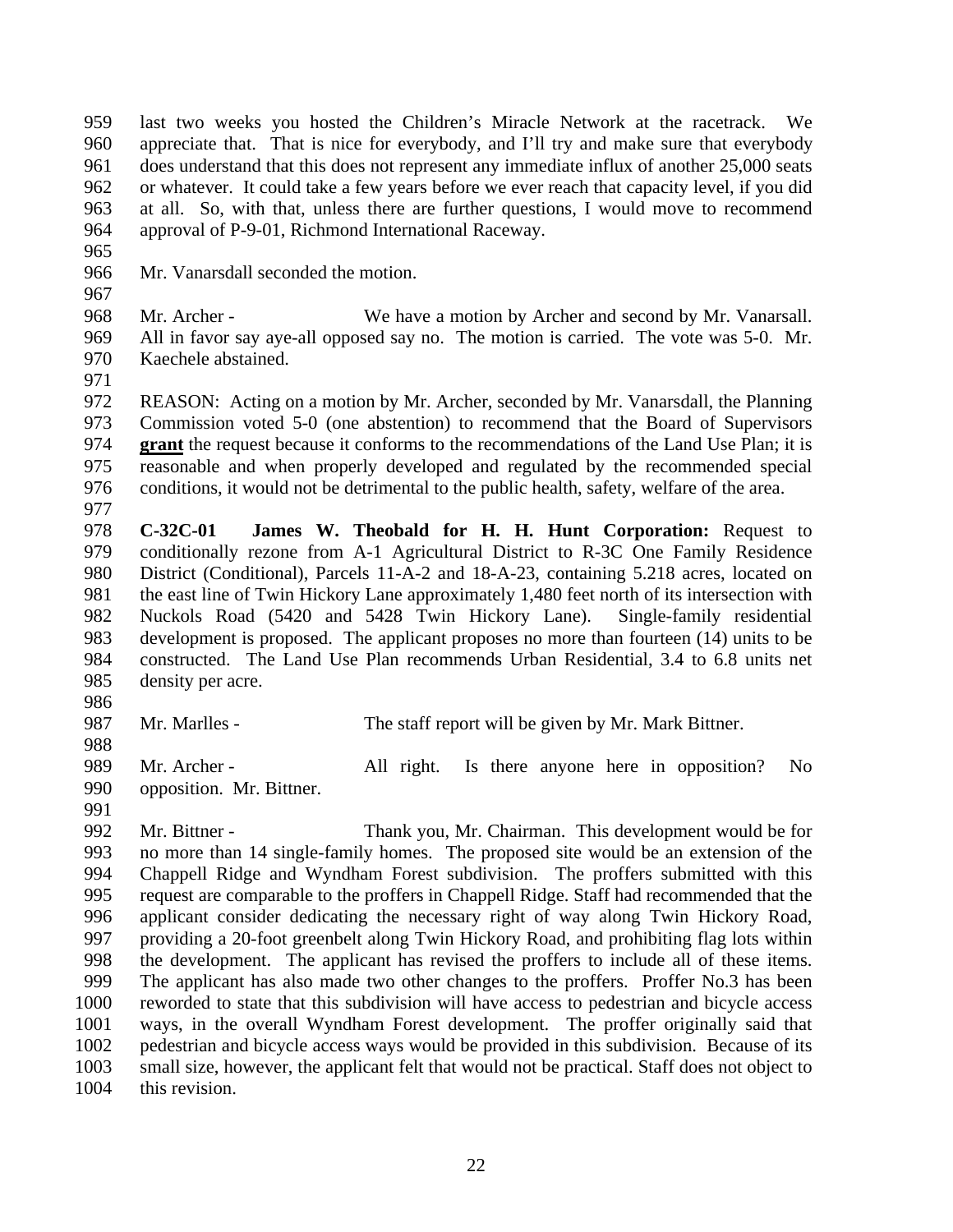The other change is the addition of Proffer No. 10 requiring a wooden fence along the southwestern boundary of the property. This was done at the request of the adjacent property owner of parcel 24. There is a single-family house on this parcel.Staff also does not object to this revision.

 In summary, the proposed R-3 zoning offers a density lower than the urban residential designation of this property and it is consistent with the adjacent Chappell Ridge subdivision. The current proffers have been amended to address the concerns of the staff report. Staff recommends approval of this application, and I would be happy to answer any questions you may have.

 Mr. Archer - Thank you, Mr. Bittner. Are there questions from the Commission?

 Ms. Dwyer - Mr. Bittner, I was reading with interest the school report, and they stated that the approval of this request, coupled with other proposed impending residential development in this portion of the County, will put a strain on the existing facilities, and as everyone knows, we've had a bond issue which will fund additional schools, which has been cited in here. I believe the last line is as more residential development continues to be proposed the need for additional facilities will be greatly accelerated. Does that mean beyond school facilities that have been funded through, or will be funded through the bond issue? Does this mean that we are going to be exceeding even the capacity of those new schools that aren't even on line yet?

1030 Mr. Bittner - I don't know. I would have to follow up with schools on that exact question and I was planning on doing that anyway in relation to C-33C-01, which was deferred earlier tonight. We want to get a handle on exactly how much capacity is planned where, what its time schedule is, how many students could be absorbed on an annual basis in relation to that, and, that, of course, would ultimately relate to this case as well.

 Ms. Dwyer - Being from a district that has older schools that are in need of renovation, I am becoming alarmed at the fact that even the new schools that are planned and we don't even have yet are apparently filled to capacity and maybe beyond, just by the already approved subdivisions, and, I guess I'd like the answer to that question, because we have older schools that are in desperate need of renovation, and it seems like money continues to be diverted to new schools, because there has been an obvious need for that. I just want to make sure that our older schools are not neglected in the process, and if we are going even beyond the schools that have been approved by the bond issues, then I think we are in some dangerous territory. 

| 1047 | Mr. Bittner - | We will definitely follow up on that and get you an answer. |
|------|---------------|-------------------------------------------------------------|
| 1048 |               |                                                             |
| 1049 | Ms. Dwyer -   | Thank you.                                                  |
| 1050 |               |                                                             |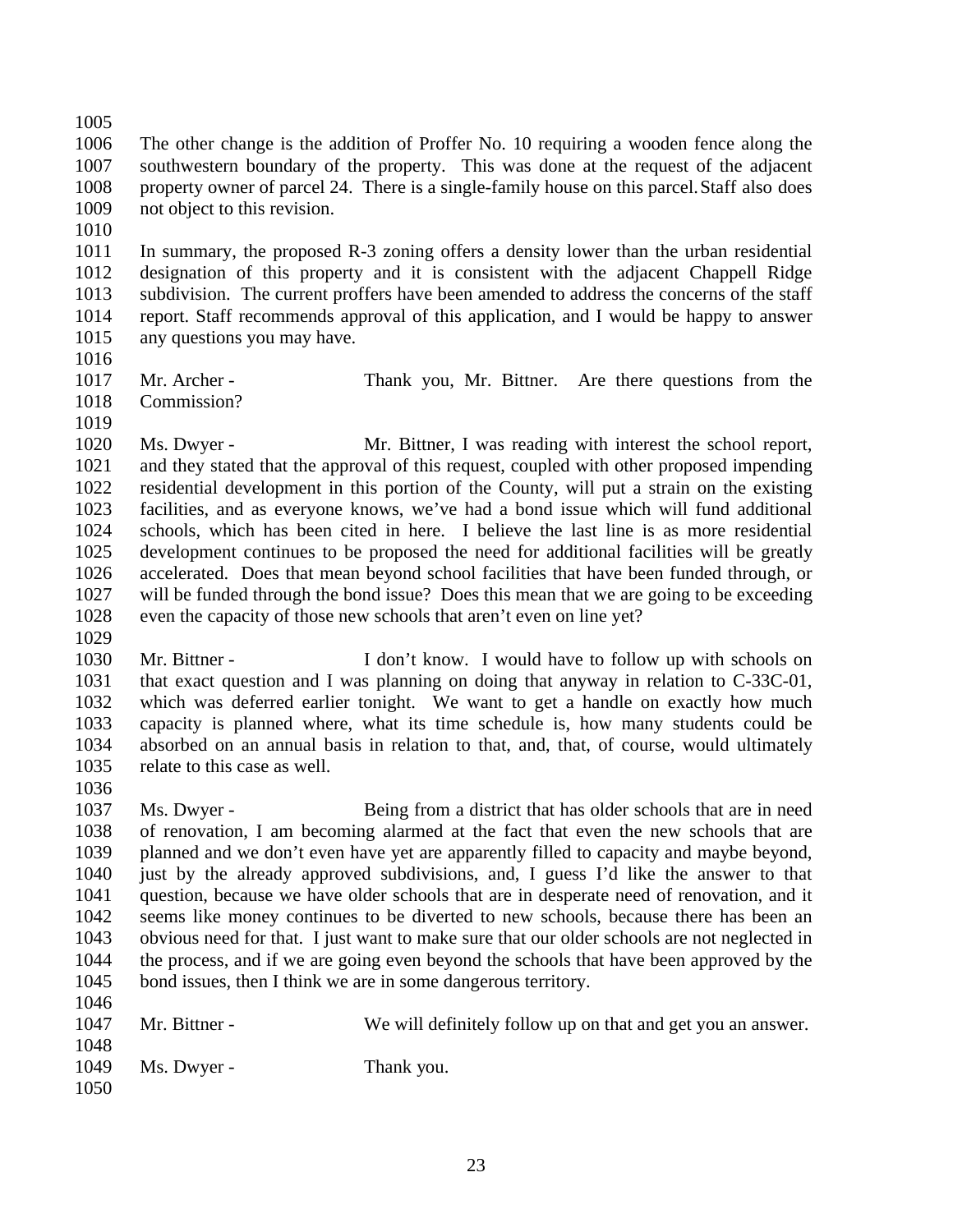Mr. Archer - All right. Any further questions of Mr. Bittner? All right. Do we need to hear from the applicant?

 Mr. Theobald - Mr. Chairman, ladies and gentlemen. My name is Jim Theobald and I am here this evening on behalf of H. H. Hunt and with me is George Moore. This is a very modest expansion of Chappell Ridge at Wyndham Forest. It is five acres of land, 14 lots, all the same proffers have been brought forward save one, and in the old case, we had proffered a minimum of 1850 square feet on house size, and we have increased that to 2300 square feet. And I would be happy to answer any questions. I will tell you that we have made sure that our long, loyal neighbors, the Parkers and the Turners, were contacted to make sure they were OK with this request and that is what resulted in the fence proffer against Mr. Turner's property. I will point out in terms of impact on schools, generically, that Chappell Ridge at Wyndham Forest was originally proffered at a density not to exceed 200 lots, for which we now have tentative subdivision plans for but 131, twenty-one acres of that original site having been sold through a collaborative effort in providing infrastructure to the County and the schools, to provide a new elementary school on Chappell Ridge, of which this will be a part. With that, I am happy to answer any questions.

Mr. Archer - All right. Are there questions of Mr. Theobald?

1072 Mr. Taylor - I would like to add just a bit on Case C-33C-01 which was deferred because of the mathematics of the educational capacities and the different schools, and I think as the project at Twin Hickory has developed there has been a significant amount of attention paid to the schools by the developer and by the County, and the reason actually for the deferral of Case C-33-01 was to get a picture on behalf of the developer and the County as the schools. But, I think so far we've kept pretty good pace and it has been 50 a year. Schools have been developed pretty much at pace with the development, and the development has been high quality. The construction, the arrangements have been high quality, and the aesthetics have been high quality. So, we simply expect the same in C-33C-01 as C-32C-01, so I would look forward to education being very carefully viewed, as well as the aesthetics and the development to date. I continue to get strong accolades and raves about the quality of the development and I think that you should be proud of the development and the progress you have made.

 And with that, Mr. Chairman, I move approval of Case C-32C-01, H. H. Hunt Corporation.

Mr. Jernigan seconded the motion.

 Motion by Mr. Taylor, seconded by Mr. Jernigan. All in favor say aye. All opposed say no. The motion passes. The vote is 5-0. Mr. Kaechele abstained.

 REASON: Acting on a motion by Mr. Taylor, seconded by Mr. Jernigan, the Planning Commission voted 5-0 (one abstention) to recommend that the Board of Supervisors **grant** the request because it conforms to the recommendations of the Land Use Plan;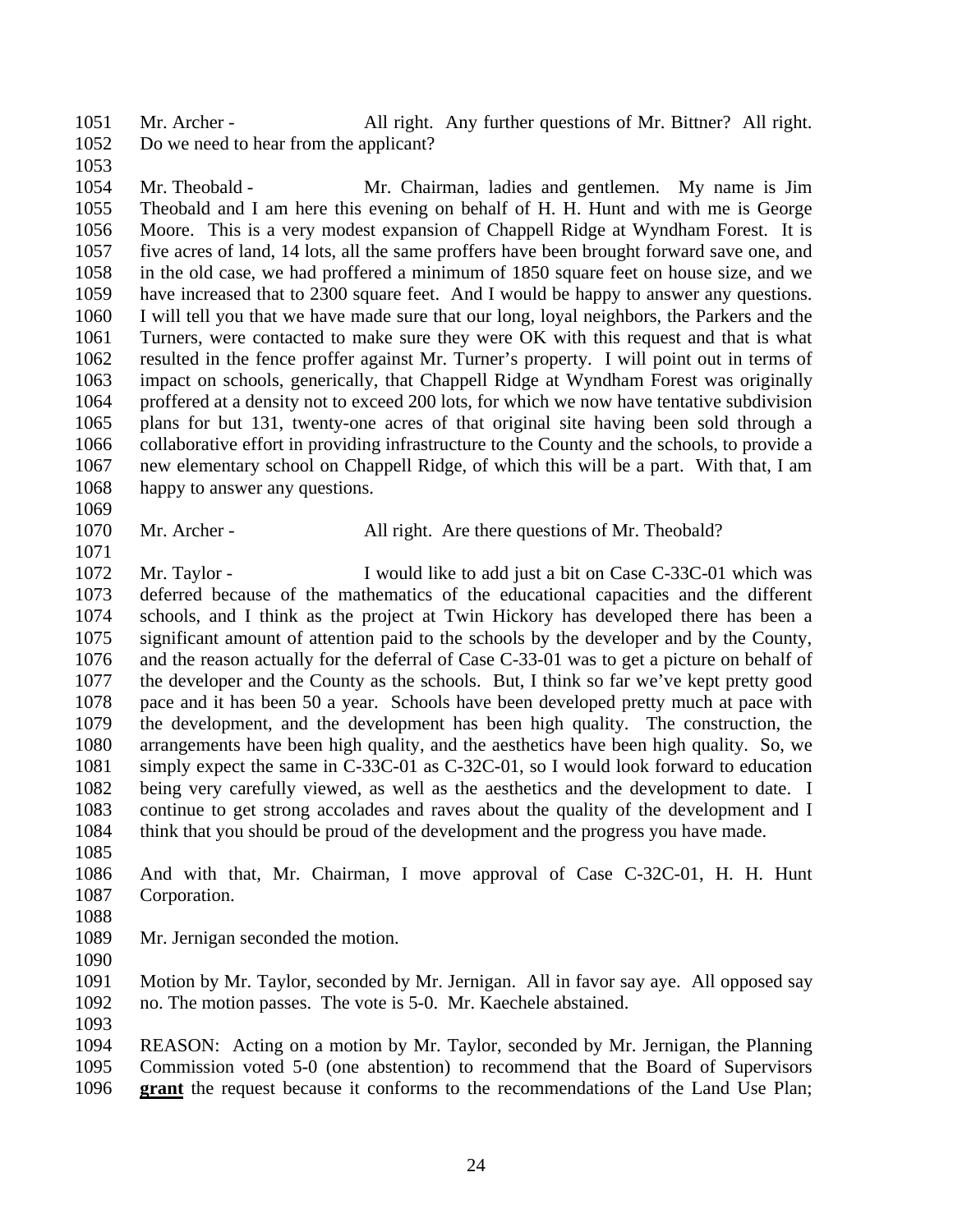because it represents a logical continuation of the one-family residential development which exists in the area; and it reflects the type of residential growth in the area. 1100 Ms. Dwyer - May I make a request of the Secretary? Mr. Marlles - Yes, ma'am. Ms. Dwyer - I appreciate Mr. Bittner's statement today to looking into the educational piece of it, but I wonder if we could have someone from schools come to the Commission and talk specifically, giving us some up-to-date numbers on what has been approved already, in terms of residential development in the County, how that will be handled by new schools planned for the bond issue since we are already reaching 1109 capacity for those schools. 1111 Mr. Marlles - We can certainly get a report. 1113 Mr. Kaechele - They continue to expand some of the existing schools, as well. Shady Grove is adding more classrooms. I believe this, maybe it is the elementary school at the end of Twin Hickory, will serve all of the developments out to Pouncey Tract Road, and when it develops on the other side, there will be another school required 1117 there, but there is no water and sewer in that area. Ms. Dwyer - In the northwest part? I guess west of Pouncey Tract? Mr. Kaechele - Right. That is future. There is no water and sewer in that area, but that will require perhaps another school. The next middle school is going to be in between Francistown and Springfield Road. I think that is the extent now in the western, but as you indicated, the bond issue did address many of the older schools in refurbishing and bringing them up to date, including a couple of high schools, and, so I think the School Board as well as the Board of Supervisors is in sync in keeping all of our older schools well maintained. 1129 Ms. Dwyer - Are the agreements slated for renovation in 2007, I believe. 1131 Mr. Kaechele - It is a long time, it really is. Ms. Dwyer - So that is a long way away. 1135 Mr. Kaechele - Well, it is in the bond issue. Mr. Marlles - Ms. Dwyer, just for your information and the Commission's information, the Planning staff does meet and try to meet with the School Planning staff on a quarterly basis. In fact, we have a meeting coming up next week where we do share information on development activity and, of course, they are interested in looking at it from the school's standpoint and school's projection. Those meetings are really a good opportunity to communicate with the schools regarding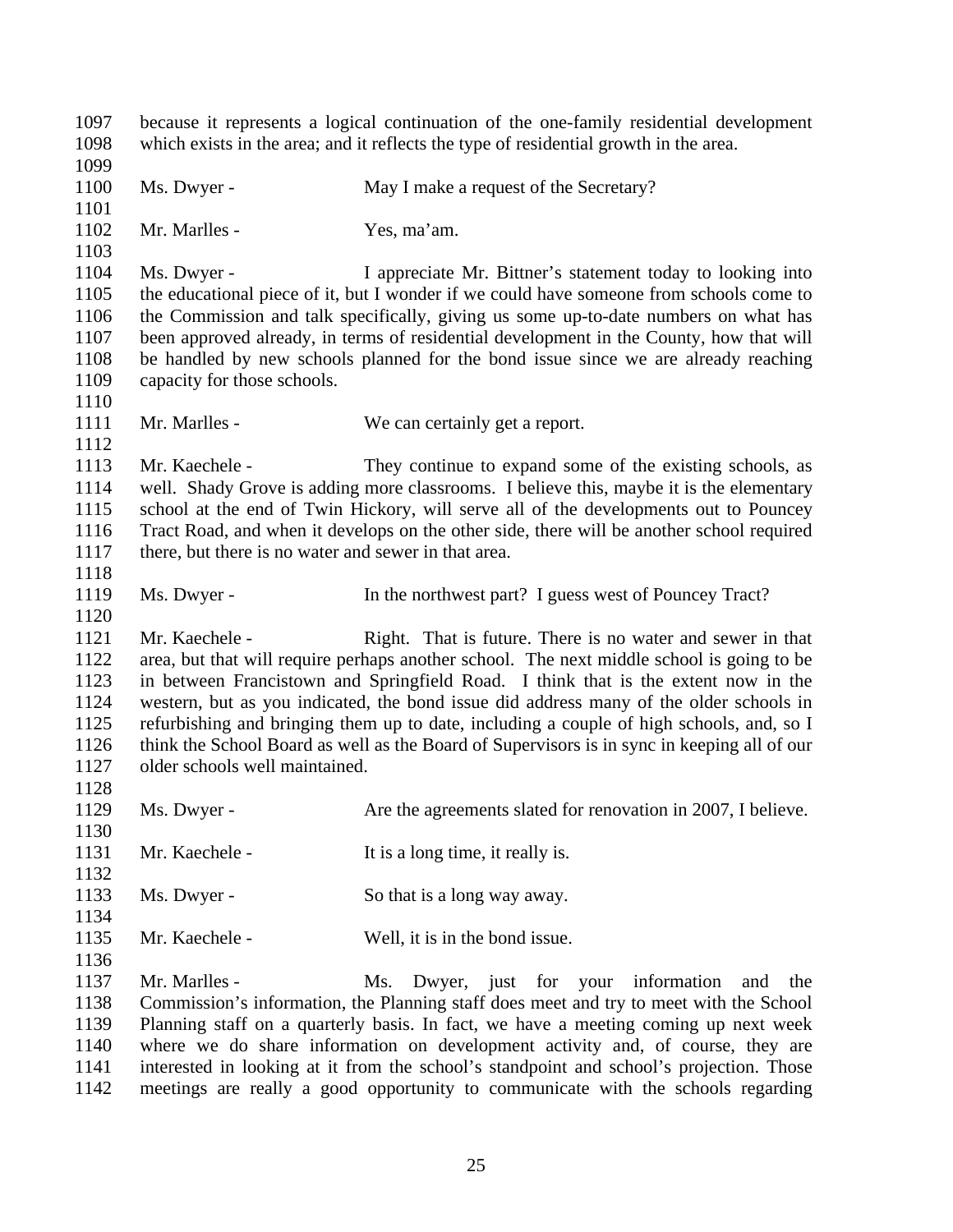development activity in the County, and issues they are running into with various schools, so I just wanted to make sure that the Commission knows that we do have very good communications with the school administration and school planning over these types of issues.

1148 Mr. Vanarsdall - I will say that report that Cynthia Owens-Bailey sends out is in with staffs, and that is where they get their information, and then we have it. If you read that every month, every time we get it, it is a caution all the time about over- capacity. Some schools will have like a capacity of 1900 and has already reach 1885, things like that. So, it is not like we all of a sudden, where did that come from, because we are being warned all of the time.

 Ms. Dwyer - And I guess what is hard for us to grasp is the totality of it. You read one case and it will say, "This case will add five students to the elementary school and 10 students, you know" and we know what the individual case will do, but we don't, at least we don't have an overall sense of when we put all of those different cases together, what is the impact. So, I guess what I am looking for is an overall picture of the effect of the development on the schools.

 Mr. Marlles - I think next week would actually be an excellent opportunity, and certainly we could bring that up and make that request.

1165 Mr. Taylor - It is timely, because in Case C-33C-01, when we looked at the numbers that were in the case, that is exactly the reason that we deferred that, because of the agreements between the developer and the County, to keep pace with a certain amount of school, the provision of a certain amount of school space and/or absorption of school space and the number of units that were built every year, so that there is a certain number allocated to be built every year and the development school construction can keep pace, and it is because we want to review those years that we have deferred C-33C- 01 and we can look at the numbers and discuss them and then come back to the Commission. So we will see a glimpse of that process, at least related to Twin Hickory, next time. We would have seen it this time, except we really did not have a chance to confer on the numbers and polish the numbers, and we wanted to make sure that we were accurate. But, I think there in that particular case, you will see some of the efforts that the County has gone to and the developers to recognize the impact of development on the school attendance and making sure we've got adequate provisions in the plans for schools within the County. So, C-33C-01 next time might give us a little glimpse of that process 1180 in action. 

| 1182 | Mr. Vanarsdall - | She has the same write up for C-33C-01 as she had for C- |
|------|------------------|----------------------------------------------------------|
| 1183 | $32C-01$ .       |                                                          |
| 1184 |                  |                                                          |
| 1185 | Mr. Archer -     | All right, Mr. Secretary. We can move right on.          |
| 1186 |                  |                                                          |
| 1187 | Mr. Marlles -    | Mr. Chairman, our last case is C-36C-01.                 |
| 1188 |                  |                                                          |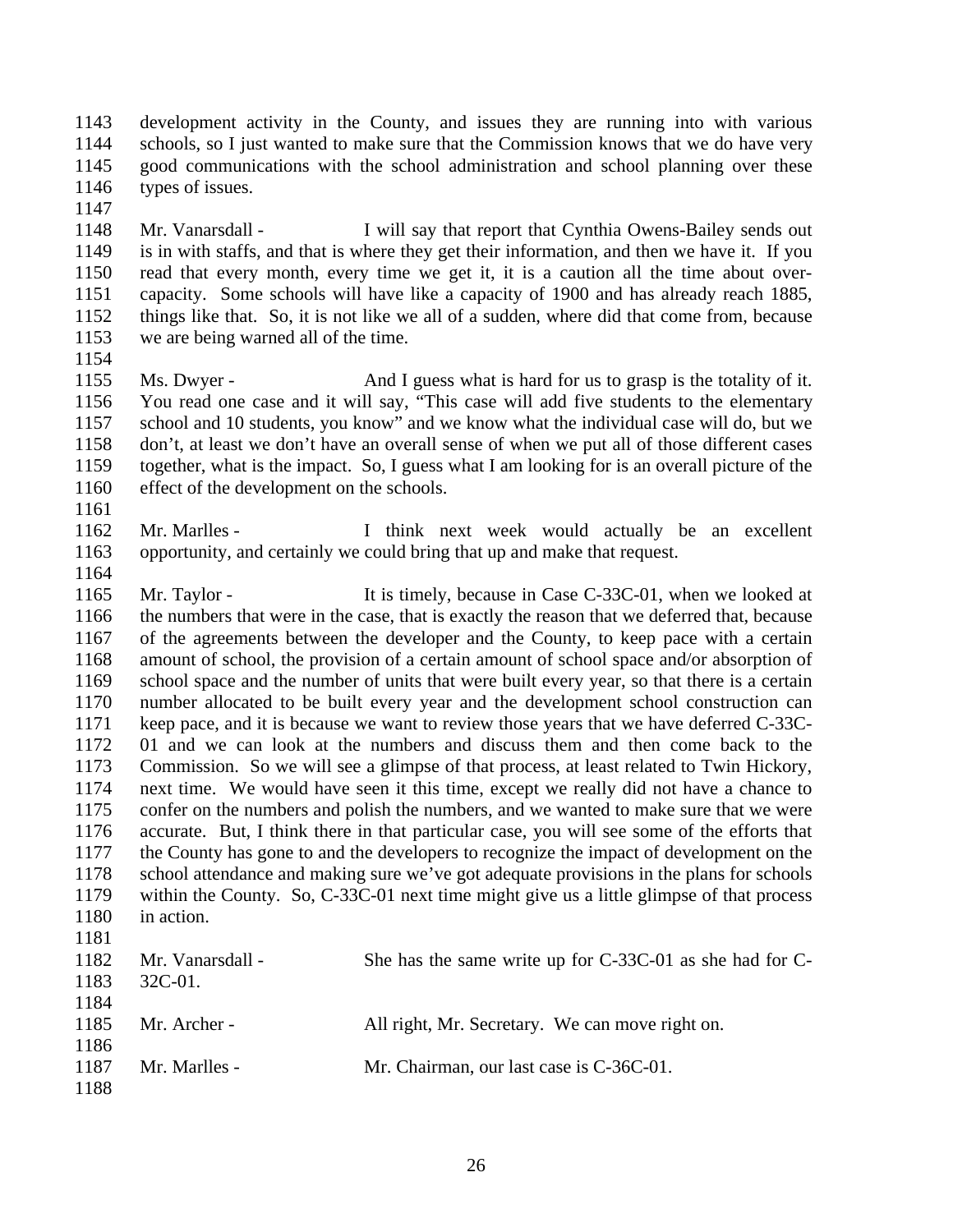**C-36C-01 Engineering Design & Associates for Paul R. Stanovick:** Request to conditionally rezone from A-1 Agricultural District to O-2C Office District (Conditional), part of Parcel 165-A-27, containing 2.307 acres, located at the northeast intersection of Williamsburg (U. S. Route 60) and Whiteside Roads. An office and dental laboratory are proposed. The use will be controlled by zoning ordinance regulations and proffered conditions. The Land Use Plan recommends Office. The site is also in the Airport Safety Overlay District.

- 1197 Mr. Marlles The staff report will be given by Mr. Lee Householder.
- 

- 1199 Mr. Archer Is there anyone here in opposition to this case, C-36C-01,
- 

 Paul R. Stanovick? No opposition. Mr. Householder. Mr. Householder - Thank you, Mr. Chairman. An office and dental laboratory

 are proposed on this triangular shaped property that has frontage on both Whiteside and Williamsburg Roads. Adjacent to this subject parcel to the north, there are three residential properties that are buffered by a wooded area. The parcel to the east of this site, across Whiteside, was recently zoned B-1C, for a veterinary clinic, and POD-90- 2000, was approved in March of this year, but construction has not yet begun on this site. The 2010 Land Use Plan recommends office for this parcel and the proposed use is consistent with this designation. The property is also located in the Williamsburg Road Study Area, and a draft land use plan for this study does continue to designate this property for office. Also, as a part of this plan, there are guidelines that are being drafted and developed to improve the quality of development and assure quality of development along the Williamsburg Road corridor. Since the staff report was written, the applicant has addressed the following issues that will help minimize potential negative impact of this proposal. They have revised proffers that were handed out to you this evening. They were received on Tuesday by the proffer deadline. The applicant has submitted a site 1217 plan but not proffered that shows the preliminary layout for the building on the site. They have also submitted these elevations to give an idea of the appearance of the structure.

 I am going back to the site plan and go over some more of the proffers. They proffered a 20-foot buffer along the northeast property line, which would be this line here, and with the exception of this courtyard area, they have specified that that could impede into the buffer area. Also, they have proffered a 15-foot landscape buffer along Whiteside Road and along Williamsburg Road. They have revised their proffers to address concerns with lighting, signage and the screening of trash receptacles. The 15-foot landscape buffer along Williamsburg Road is the only outstanding issue in this case, and staff feels a 35- foot buffer would be more appropriate in this area and it would adhere to some of the guidelines that are under development for the corridor, but they have not yet formulated or adopted, but we are pretty sure is going to be a 35-foot recommendation in this area. We think this would improve the case. Overall, the case does conform to the Land Use Plan and staff feels that the proposed use is reasonable and the applicant has addressed most of the concerns of the quality of this development. Staff does recommend approval of this request.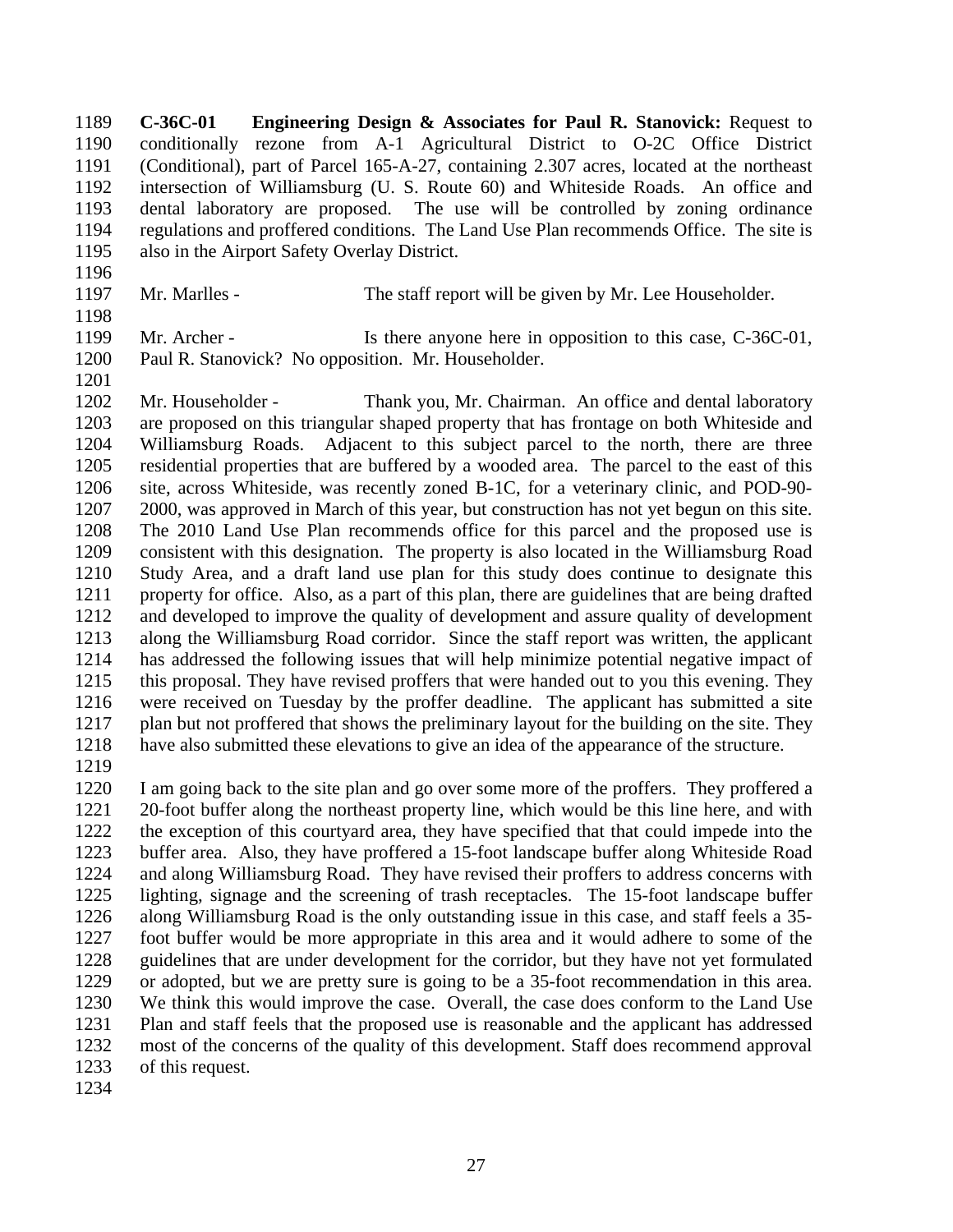| 1235<br>1236                                         | Mr. Archer -<br>the Commission?                                             | All right, Mr. Householder. Are there any questions from                                                                                                                                                                                                                                                                                                                                                                                            |
|------------------------------------------------------|-----------------------------------------------------------------------------|-----------------------------------------------------------------------------------------------------------------------------------------------------------------------------------------------------------------------------------------------------------------------------------------------------------------------------------------------------------------------------------------------------------------------------------------------------|
| 1237<br>1238<br>1239                                 | Mr. Jernigan -                                                              | Mr. Householder, I am going to put you on the spot.                                                                                                                                                                                                                                                                                                                                                                                                 |
| 1240<br>1241                                         | Mr. Householder -                                                           | Oh, great. No one is here.                                                                                                                                                                                                                                                                                                                                                                                                                          |
| 1242<br>1243<br>1244<br>1245                         | Mr. Jernigan -<br>designed to look like it does now with a 35-foot setback? | As we talked the other day, in your professional opinion<br>with the shape of this lot being triangular like it is, do you think that building could be re-                                                                                                                                                                                                                                                                                         |
| 1246<br>1247<br>1248<br>1249<br>1250                 | Mr. Householder -<br>size of the parcel to accommodate.                     | I think the building is really large for this area. I think that<br>for a site of this size, a building of that size may not be appropriate, given the size of that<br>parcel. If you knew you wanted to build a building that big, you might try and extend the                                                                                                                                                                                    |
| 1251<br>1252                                         | Mr. Jernigan -                                                              | Extend what?                                                                                                                                                                                                                                                                                                                                                                                                                                        |
| 1253<br>1254<br>1255<br>1256<br>1257<br>1258         | Mr. Householder -<br>that they have shown.                                  | Try and extend the size of the parcel if you had an<br>opportunity to acquire it and make the parcel bigger, if that was an opportunity there; to<br>me, those two issues could improve the site. Given the size of the parcel, given the size<br>of the building as presented, I think this is the only way to make it work on the site plan                                                                                                       |
| 1259<br>1260<br>1261<br>1262<br>1263<br>1264<br>1265 | Mr. Jernigan -<br>be on past that.                                          | And on that parcel behind there, too, in the memorandum,<br>that is a battlefield area and there is a house back there pre 1840, so there possibly could<br>be some historian if they tried to expand back there, and also, as I discussed with you, the<br>setback, when I called and asked you across the street at Dr. Monasel's, the distance from<br>the roadway pavement out is 80 feet. That is the property line and then the 15 feet would |
| 1266<br>1267                                         | Mr. Householder -                                                           | It is 15 feet from the right of way.                                                                                                                                                                                                                                                                                                                                                                                                                |
| 1268<br>1269                                         | Mr. Jernigan -                                                              | Yes, sir.                                                                                                                                                                                                                                                                                                                                                                                                                                           |
| 1270<br>1271                                         | Ms. Dwyer -                                                                 | What is the buffer on the veterinary?                                                                                                                                                                                                                                                                                                                                                                                                               |
| 1272<br>1273<br>1274<br>1275<br>1276<br>1277         | Mr. Householder -<br>slide). Is that clear?                                 | The veterinary clinic has a buffer of 15 feet, which matches<br>the proffer, but you see, in the case of the veterinary clinic, it is setback off of<br>Williamsburg Road quite a bit. It has this additional area. So, to me, it is more justified<br>to have a smaller buffer on this site than it would be on this site down here, (referring to                                                                                                 |
| 1278<br>1279                                         | Ms. Dwyer -                                                                 | What is that area?                                                                                                                                                                                                                                                                                                                                                                                                                                  |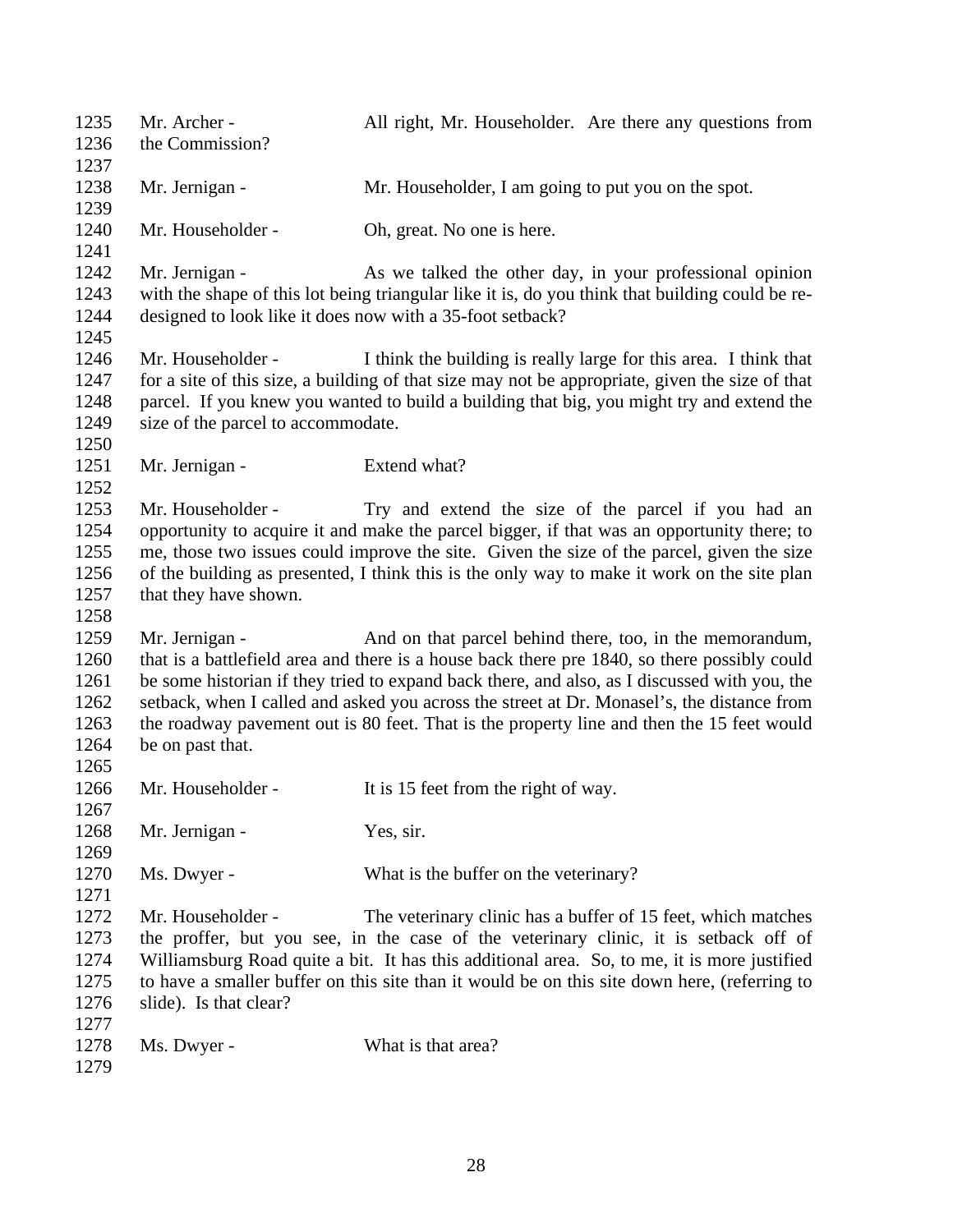Mr. Jernigan - That right there (pointing), there was a berm there right off of Williamsburg Road, and it has been recently, they've got Simons in there clearing it out now, and the landowner got permission from VDOT. As you go in there, there is just a narrow strip of land and then there is a service road. Everybody was dumping trash and parking back there and the landowner was having to clean it up, so he got permission from VDOT to have that berm knocked down so the police could see from the road what was going on. 

- 1288 Ms. Dwyer VDOT owns property, that section in front of the veterinary clinic?
- 

1291 Mr. Jernigan - Well, the veterinary clinic goes down Whiteside Road. It is not, if you run the – it goes down – on down a little bit more (referring to slide) – no the other way. Come on back up some. You are going too fast. Right there. Right about up a couple of feet is where the veterinary clinic is. 

1296 Mr. Marlles - Lee, is the parking that is shown on the plan meet or exceed our requirements for parking? Is it possible to tell that? 

 Mr. Householder - With two extra. The applicant has indicated they feel constrained by the site to meet parking requirements. I thought of another possible answer, which was in the staff report, regarding your concern about the development. We originally were concerned about possibly the piece-meal nature of the request, and we thought that maybe the most appropriate, a probable situation for development would be to compile all parcels in the area, and that was one idea that staff had a the very beginning, but the proffers have assured, I think, quality development at the site, with the exception of the buffer area.

 Mr. Jernigan - Well, I spoke to the landowners back there. There are three houses back there, two of them are owned by people who live in Wyndham now, and the one other is a pilot for what airline I am not sure. He was OK with it. He didn't say yea or nay. He said, "What are you all doing in our little neighborhood?" That was it. I made him aware that the meeting was tonight, and I told him if he had any other concerns to call me.

| 1314 |                               |                                                            |
|------|-------------------------------|------------------------------------------------------------|
| 1315 | Ms. Dwyer -                   | How much – could you go back to the elevations, please?    |
| 1316 | Have they been proffered?     |                                                            |
| 1317 |                               |                                                            |
| 1318 | Mr. Householder -             | No. Neither the site plan nor the elevations.              |
| 1319 |                               |                                                            |
| 1320 | Mr. Taylor -                  | Have the building segments been designed or is it just     |
| 1321 | conceptual elevations?        |                                                            |
| 1322 |                               |                                                            |
| 1323 | Mr. Householder -             | I think the applicant would be better to address this. She |
| 1324 | will be able to address that. |                                                            |
| 1325 |                               |                                                            |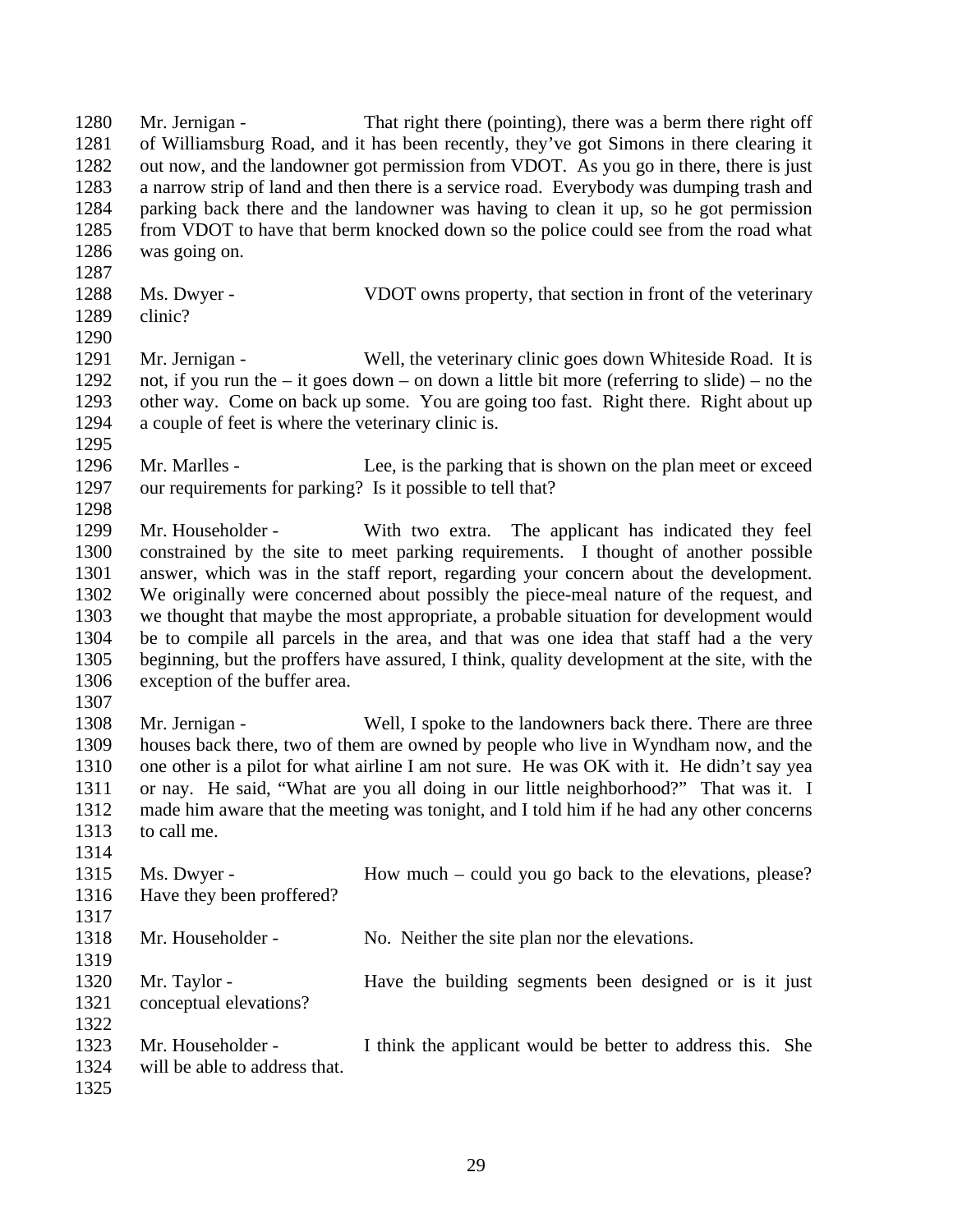| 1326         | Mr. Archer -                                    | All right. Any further questions from Mr. Householder?                                           |
|--------------|-------------------------------------------------|--------------------------------------------------------------------------------------------------|
| 1327         |                                                 |                                                                                                  |
| 1328         | Ms. Dwyer -                                     | One more. There was a statement that 35-foot buffer was                                          |
| 1329         |                                                 | recommended with the guidelines that are being discussed?                                        |
| 1330         |                                                 |                                                                                                  |
| 1331         | Mr. Householder -                               | Yes, the Williamsburg Road Study is under development                                            |
| 1332         |                                                 | right now. There has not been any $-$ you know, they haven't put out a product that is           |
| 1333         |                                                 | recommended, but Mark Bittner is working on the project, and I talked with him about             |
| 1334         |                                                 | the fact that that is what they are shooting for $-$ for a standard for the corridor, similar to |
| 1335         |                                                 | what West Broad Overlay District Guidelines do. We are kind of starting with that as a           |
| 1336<br>1337 |                                                 | basis and work and see what is appropriate for Williamsburg Road.                                |
| 1338         |                                                 | In the study, it is 35 feet and I will concur with that when                                     |
| 1339         | Mr. Jernigan -                                  | we can do it, but I think that this is just, you know yourself, when you are working with a      |
| 1340         | triangular shaped lot, the constraints are bad. |                                                                                                  |
| 1341         |                                                 |                                                                                                  |
| 1342         | Mr. Archer -                                    | All right. If there is nothing further, I will hear from the                                     |
| 1343         | applicant. Good evening, Ms. Isaac.             |                                                                                                  |
| 1344         |                                                 |                                                                                                  |
| 1345         | Ms. Isaac -                                     | Good evening. I am Lorraine Isaac, with Engineering                                              |
| 1346         |                                                 | Design, representing Dr. Paul Stanovick. Dr. Stanovick is a dentist whose office is now          |
| 1347         |                                                 | in Sandston. He is proposing to build a new office building and move his business just           |
| 1348         |                                                 | down the road. The proposed development is consistent with the other development in              |
| 1349         |                                                 | this area. The proffers have been revised to include all but one of the staff's                  |
| 1350         |                                                 | recommendations. The outstanding issue is the 35-foot setback from the property line             |
| 1351         |                                                 | that parallels Williamsburg Road. This increased setback is based on a set of                    |
| 1352         |                                                 | recommendations for the East Williamsburg Road Overlay District that is still evolving.          |
| 1353         |                                                 | Never has it been formally presented to this Commission and it has not been subject to a         |
| 1354         |                                                 | public hearing. Williamsburg Road is a limited access road, so no direct access from             |
| 1355         |                                                 | these parcels are allowed directly onto Williamsburg Road. The right of way width of             |
| 1356         |                                                 | Williamsburg Road of the subject property tapers from 250 to 220 feet. On most state             |
| 1357         |                                                 | roads, the amount of right of way between travel lanes and property lanes is between 12          |
| 1358         |                                                 | and 20 feet. Because of the total right-of-way width along Williamsburg Road, this               |
| 1359         |                                                 | property line is 80 feet from the nearest travel lane. We have proffered a 15-foot               |
| 1360         |                                                 | landscape buffer along that property line, bringing the distance from the travel lane to the     |
| 1361         |                                                 | parking to 95 feet, and the staff wants another 20 feet, bringing the total setback from the     |
| 1362         |                                                 | travel lane to 115 feet. I know of no other precedent for this kind of setback in this area of   |
| 1363         |                                                 | Williamsburg Road and Whiteside Road. And I do have a comment about the size of the              |
| 1364         |                                                 | building. If this lot was square, the total square footage of the building could be              |
| 1365         |                                                 | increased approximately 2,000 square feet, so we are not over-building the site. We              |
| 1366         |                                                 | request that you approve the plan as it has been submitted.                                      |
| 1367         |                                                 |                                                                                                  |
| 1368         | Mr. Archer -                                    | All right. Thank you, Ms. Isaac.                                                                 |
| 1369         |                                                 |                                                                                                  |
| 1370         | Ms. Isaac -                                     | I would be happy to answer any questions.                                                        |
| 1371         |                                                 |                                                                                                  |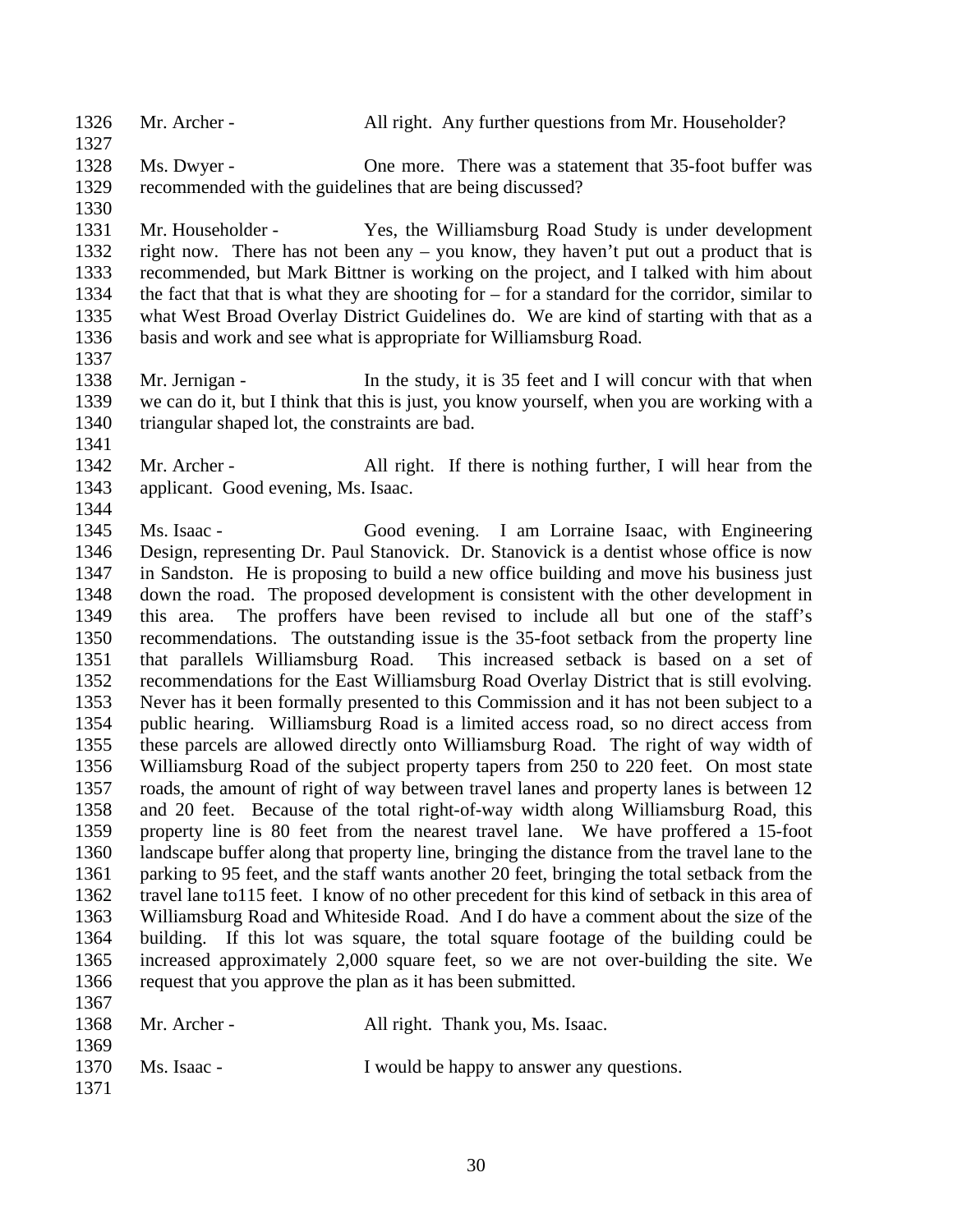Mr. Jernigan - Ms. Isaac, if this was approved would you all be willing to beef up the landscaping along Williamsburg Road? 1375 Ms. Isaac - As far as an increased setback? 1377 Mr. Jernigan - No. Ms. Isaac - We proffered that the landscape strip would be left in its natural state to the extent possible. We changed the wording, based upon my conversations with Mr. Householder. 1383 Mr. Jernigan - OK. 1385 Mr. Archer - OK. Any further questions from Ms. Isaac? 1387 Ms. Dwyer - Is there any reason why the elevations and site plan have not been proffered? Ms. Isaac - We have not, we are still refining the architectural plans and there is a meeting next Monday with the applicant to further review, to nail down what he wants to do. This plan was drawn from a building that he brought to us, and he said, "This is what I want my building to look like." I don't know if it gets approved tonight, we might have something more concrete by the Board meeting, but right now it is a conceptualization, reflecting what he wants this building to look like. Ms. Dwyer - I assume the elevations that we saw, that the bottom darker portion was what was going to be brick. Ms. Isaac - Yes, with the Dryvit at the top as an accent. Ms. Dwyer - With no proffered elevation in the proffer, No. 1, saying that could be brick or stone or block or E.I.F.S.; it seems to me that we, it would be a good idea to have some commitment to percentage of brick, if that is your intention. Ms. Isaac - I don't think there is a problem with that. I can definitely work with the applicant to come up with a percentage, but I know he wants the building to be brick. Right now I can't say that it is going to be 75% or 80%, but it will be a brick building with Dryvit accents. Ms. Dwyer - Because as the proffer is written, it could be all E.I.F.S. 1413 Ms. Isaac - Right. It won't be. Ms. Dwyer - It wouldn't have to have a single brick on it. 1417 Ms. Isaac - It will be. If you want me to testify to that.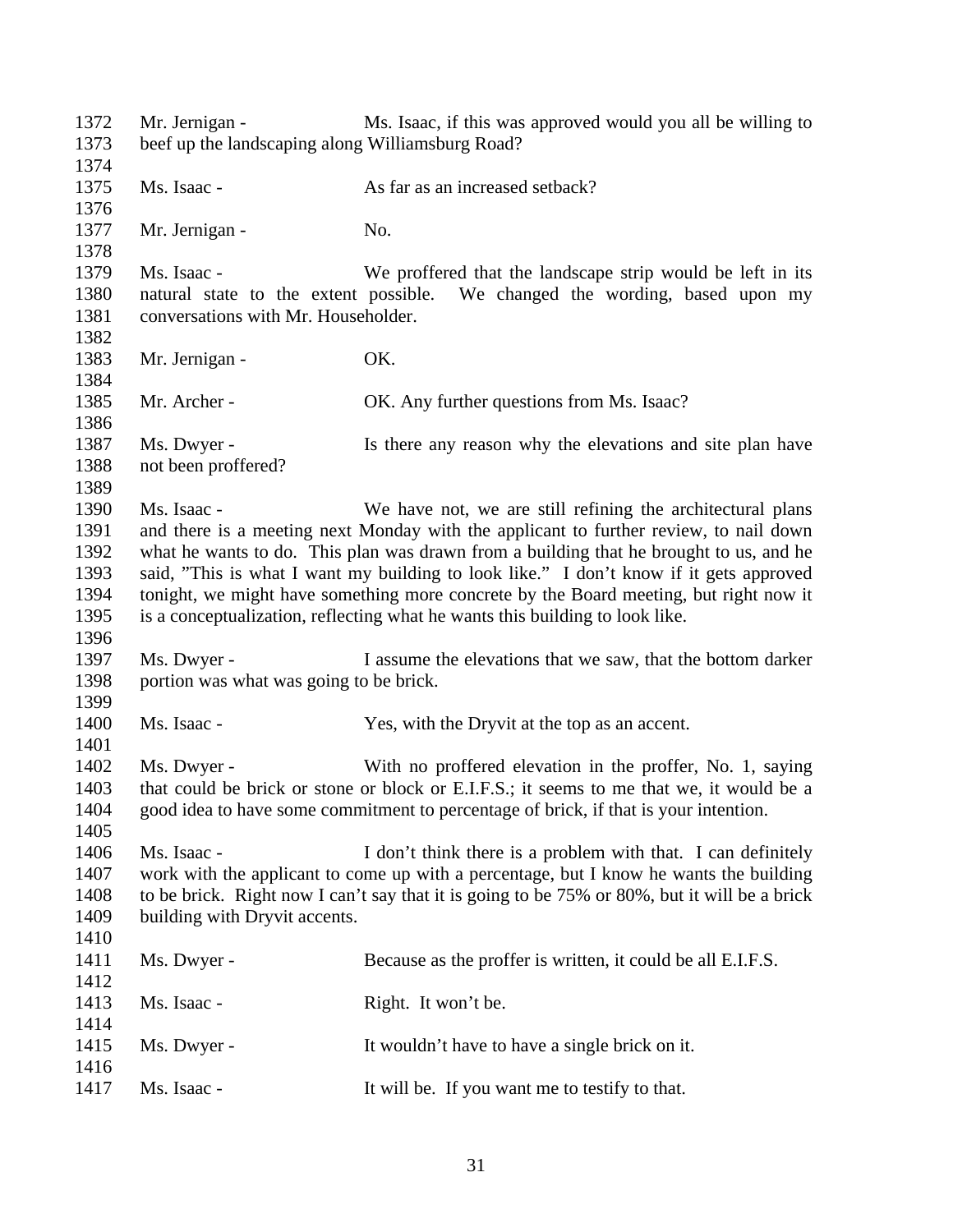| 1418 |                                                   |                                                                                             |
|------|---------------------------------------------------|---------------------------------------------------------------------------------------------|
| 1419 | Ms. Dwyer -                                       | You just have to work from what is                                                          |
| 1420 |                                                   |                                                                                             |
| 1421 | Ms. Isaac -                                       | Right.                                                                                      |
| 1422 |                                                   |                                                                                             |
| 1423 | Ms. Dwyer -                                       | The other question I had on Proffer No. 6, where it says                                    |
| 1424 |                                                   | rooftop HVAC equipment will be appropriately screened, and I guess I have a question        |
| 1425 |                                                   | about what appropriately means. I would recommend taking appropriately out of this          |
| 1426 | thing. It will be screened.                       |                                                                                             |
| 1427 |                                                   |                                                                                             |
| 1428 | Ms. Isaac -                                       | I have no problem with that, and I will correct "form" to                                   |
| 1429 | "from."                                           |                                                                                             |
| 1430 |                                                   |                                                                                             |
| 1431 | Mr. Jernigan -                                    | Ms. Isaac, if this is approved, you will have a definite set of                             |
| 1432 | plans before it goes to the Board of Supervisors? |                                                                                             |
| 1433 |                                                   |                                                                                             |
| 1434 | Ms. Isaac -                                       | I think we will have something, maybe not final                                             |
| 1435 |                                                   | construction plans, but, like I say, there is a meeting already set up next Monday night to |
| 1436 |                                                   | look at the elevations, to look at the floor plans and to get this further nailed down. So, |
| 1437 |                                                   | we are progressing in that way. It is not something that we have put on the back burner     |
| 1438 |                                                   | or the applicant has put on the back burner. We are progressing forward.                    |
| 1439 |                                                   |                                                                                             |
| 1440 | Mr. Jernigan-                                     | I noticed in the memorandum that the County Attorney had                                    |
| 1441 |                                                   | where we had equivalent permanent architecture, when we come back, that is in Proffer       |
| 1442 |                                                   | No. 1, if you are going to have something definite by then, we will pull that out of there. |
| 1443 |                                                   |                                                                                             |
| 1444 | Ms. Isaac -                                       | OK.                                                                                         |
| 1445 |                                                   |                                                                                             |
| 1446 | Mr. Jernigan-                                     | We will put in stone what it is going to be, or brick,                                      |
| 1447 | whichever.                                        |                                                                                             |
| 1448 |                                                   |                                                                                             |
| 1449 | Ms. Isaac -                                       | Right. I think at that point we will be happy to proffer                                    |
| 1450 | something more definite.                          |                                                                                             |
| 1451 |                                                   |                                                                                             |
| 1452 | Mr. Archer -                                      | OK. Any further questions for Ms. Isaac?                                                    |
| 1453 |                                                   |                                                                                             |
| 1454 | Ms. Dwyer -                                       | In Proffer No.2, you say that all buildings will be                                         |
| 1455 |                                                   | constructed of the same materials? Are you planning on putting more than one building       |
| 1456 | on here?                                          |                                                                                             |
| 1457 |                                                   |                                                                                             |
| 1458 | Ms. Isaac -                                       | No. Normally, I don't know how other people write their                                     |
| 1459 |                                                   | proffers, but it is kind of a long-term, in case somebody comes along and tears it down     |
| 1460 | and wants to build two buildings.                 |                                                                                             |
| 1461 |                                                   |                                                                                             |
| 1462 | Mr. Archer -                                      | OK. Anything further? Thank you, Ms. Isaac.                                                 |
| 1463 |                                                   |                                                                                             |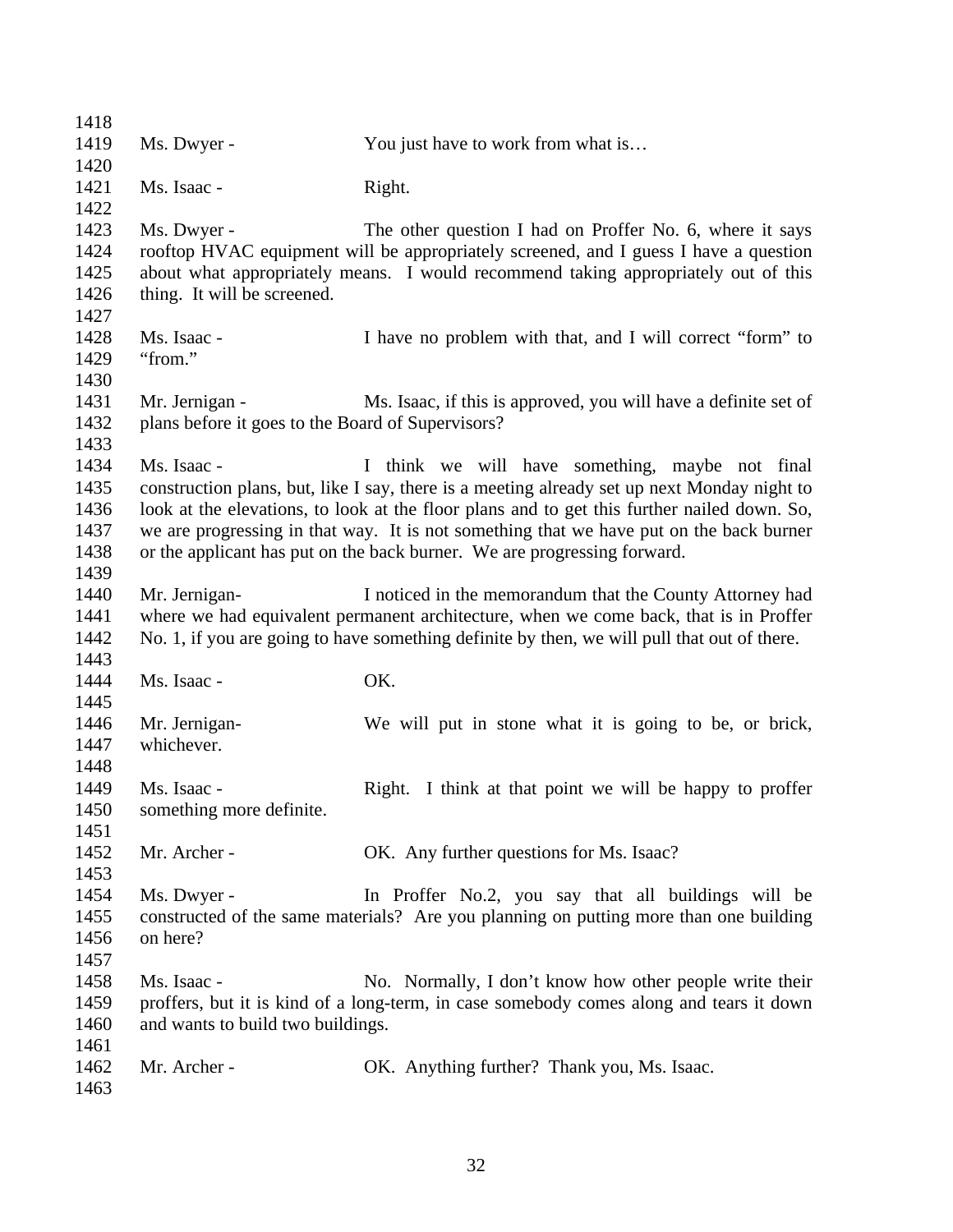| 1464<br>1465 | Ms. Isaac -                                                                                                                                                                         | Thank you.                                                                                                                                                   |
|--------------|-------------------------------------------------------------------------------------------------------------------------------------------------------------------------------------|--------------------------------------------------------------------------------------------------------------------------------------------------------------|
| 1466<br>1467 | Mr. Jernigan -                                                                                                                                                                      | Mr. Chairman, I guess the only discrepancy we have is the<br>setbacks. It does fall in line with the 2010 Land Use Plan for office, and it will be an        |
|              |                                                                                                                                                                                     |                                                                                                                                                              |
| 1468<br>1469 | C-36C-01.                                                                                                                                                                           | asset to the community, so with that I am going to make a motion to approve zoning Case                                                                      |
| 1470         |                                                                                                                                                                                     |                                                                                                                                                              |
| 1471         | Mr. Vanarsdall seconded the motion.                                                                                                                                                 |                                                                                                                                                              |
| 1472         |                                                                                                                                                                                     |                                                                                                                                                              |
| 1473         | Mr. Archer -                                                                                                                                                                        | Motion was made by Mr. Jernigan and seconded by Mr.                                                                                                          |
| 1474<br>1475 |                                                                                                                                                                                     | Vanarsdall. All in favor of the motion say aye. All opposed say no. The motion passes.<br>Approval is recommended. The vote was 5-0. Mr. Kaechele abstained. |
| 1476         |                                                                                                                                                                                     |                                                                                                                                                              |
| 1477<br>1478 | REASON:                                                                                                                                                                             | Acting on a motion by Mr. Jernigan, seconded by Mr. Vanarsdall, the<br>Planning Commission voted 5-0 (one abstention) to recommend that the Board of         |
| 1479         |                                                                                                                                                                                     | Supervisors grant the request because it conforms to the recommendations of the Land Use                                                                     |
|              |                                                                                                                                                                                     |                                                                                                                                                              |
| 1480         | Plan and it is appropriate office zoning in the area.                                                                                                                               |                                                                                                                                                              |
| 1481         |                                                                                                                                                                                     |                                                                                                                                                              |
| 1482         |                                                                                                                                                                                     | All right, Mr. Secretary, moving right along. We have two sets of minutes.                                                                                   |
| 1483         |                                                                                                                                                                                     |                                                                                                                                                              |
| 1484         | Mr. Marlles -                                                                                                                                                                       | Yes, we do, Mr. Chairman. The first set of minutes is for                                                                                                    |
| 1485<br>1486 | April 12, 2001.                                                                                                                                                                     |                                                                                                                                                              |
| 1487         | Mr. Archer -                                                                                                                                                                        | Are there any additions or corrections? The April 12                                                                                                         |
| 1488         | minutes. OK. Do we have a motion to approve?                                                                                                                                        |                                                                                                                                                              |
| 1489         |                                                                                                                                                                                     |                                                                                                                                                              |
| 1490         | Mr. Vanarsdall -                                                                                                                                                                    | I move that we approve the minutes for April 12, 2001 as                                                                                                     |
| 1491         | recorded and written.                                                                                                                                                               |                                                                                                                                                              |
| 1492         |                                                                                                                                                                                     |                                                                                                                                                              |
| 1493         | Mr. Taylor -                                                                                                                                                                        | Second.                                                                                                                                                      |
| 1494         |                                                                                                                                                                                     |                                                                                                                                                              |
| 1495         | Mr. Archer -                                                                                                                                                                        | We have a motion by Mr. Vanarsdall and a second by Mr.                                                                                                       |
| 1496         |                                                                                                                                                                                     | Taylor. All in favor of the motion say aye. Nobody is opposed. The motion is carried.                                                                        |
| 1497<br>1498 | Now, we have the May 10, 2001 minutes.                                                                                                                                              |                                                                                                                                                              |
| 1499         |                                                                                                                                                                                     |                                                                                                                                                              |
| 1500         | Ms. Dwyer -                                                                                                                                                                         | I have one change, on Page 18, the word "could" line 774                                                                                                     |
| 1501         | should be "couldn't".                                                                                                                                                               |                                                                                                                                                              |
| 1502         |                                                                                                                                                                                     |                                                                                                                                                              |
| 1503         | Mr. Taylor -                                                                                                                                                                        | Mr. Chairman, I have a couple of changes. On Page 13, line                                                                                                   |
| 1504         |                                                                                                                                                                                     |                                                                                                                                                              |
| 1505         | 551, the sentence reads, "Am I correct in that regard in that regarding in trying to make",<br>and I believe that is construct, not constra. And on Page 27, on line 1177, the word |                                                                                                                                                              |
| 1506         | "accept" should be "except".                                                                                                                                                        |                                                                                                                                                              |
| 1507         |                                                                                                                                                                                     |                                                                                                                                                              |
| 1508         |                                                                                                                                                                                     |                                                                                                                                                              |
| 1509         | Mr. Archer -<br>corrections? Do I have a motion?                                                                                                                                    | These are in May? I only have 22 pages. Any further                                                                                                          |
|              |                                                                                                                                                                                     |                                                                                                                                                              |